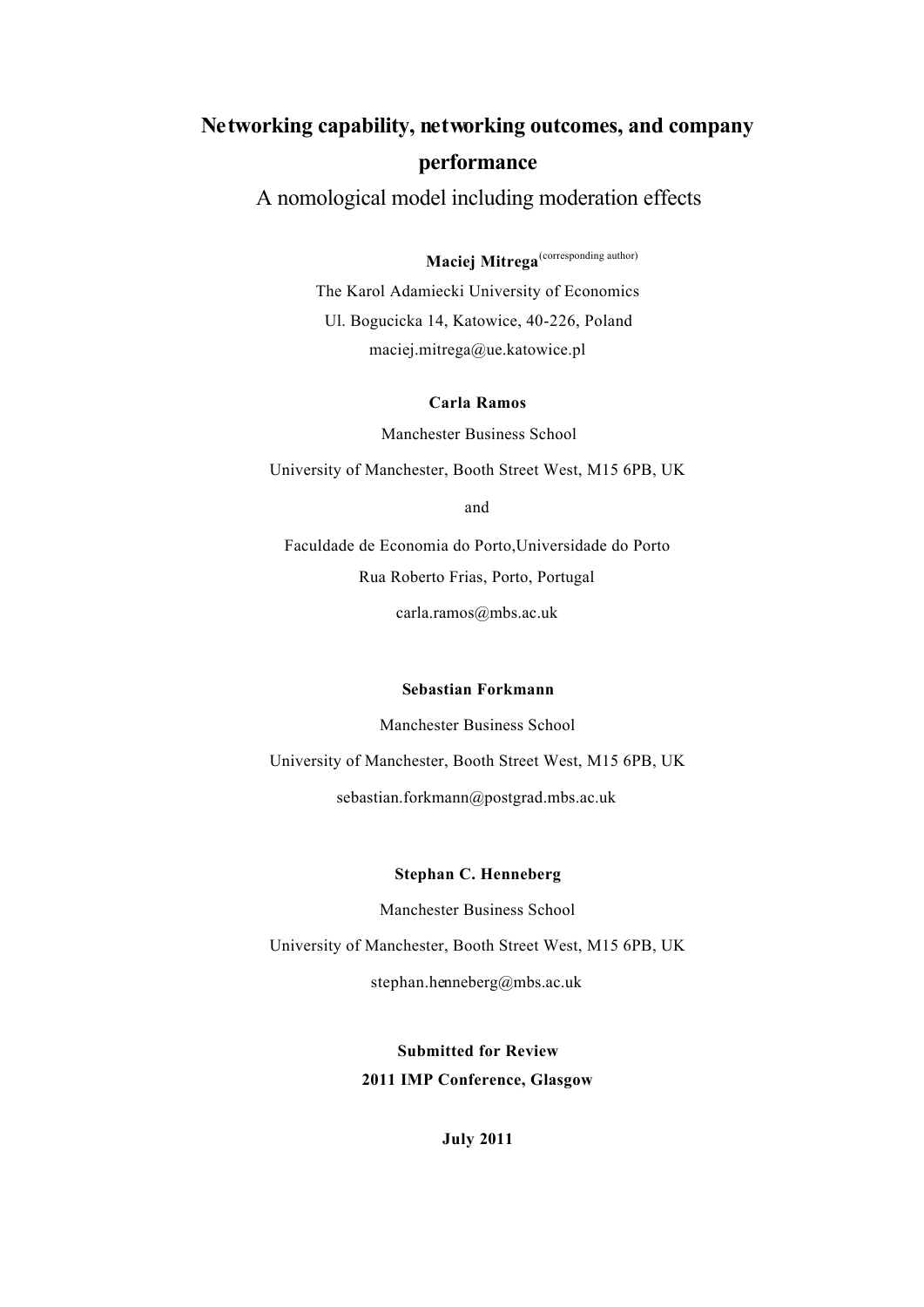## **Networking capability, networking outcomes, and company performance**

A nomological model including moderation effects

## **Abstract**

The dynamics of business networks are seen as an important field of research in inter-organisational marketing and strategy (Ahuja et al. 2007; Halinen et al. 1999). To deal with such dynamics, firms embedded in networks need to develop capabilities that allow them to understand other actors and relationships, and to actively shape their networking position (Ford et al. 2003). Prior studies have operationalised such *network competences/capabilities* (Ritter et al. 2002; Walter et al. 2006), however, these studies have not captured the changeable nature of business networks. In order to address this issue, this study brings together and synthesises earlier studies on dynamic capabilities, relationship portfolio management and industrial network approach (INA) and conceptualizes networking capabilities. We propose the networking capability as the element complementing the model of 'managing in networks' proposed by Ford et al. (2003). We argue that this element contributes to our understanding of focal company's existence within network, because it refers to the way how managers may coordinate their various network pictures in the organizations and achieve some kind of consistency in decisions and actions undertaken by their companies in the network.

We adopt a relationship process-based perspective by considering three stages: relationship initiation, development, and termination. For each of these relationship stages specific *networking capabilities* are defined. Based on these three sets of networking capabilities as the independent constructs, we develop an empirically testable nomological model with performance-related dependent constructs, namely *networkingrelated outcomes*, and ultimately *firm performance*. We therefore contribute with this study to the conceptualization of firstly, strategic competences in business networks specifically as networking capabilities, secondly, by introducing a dynamic perspective through the use of relationship processes, and thirdly, by relating networking rent as well as overall firm performance to the new concept of networking capability. We also hypothesise the impact of important moderation effects, e.g. the influence of relationship investments on the structural links embedded in the model.

#### **Keywords:**

Networking, Dynamic Capability, Network Competence, Company Performance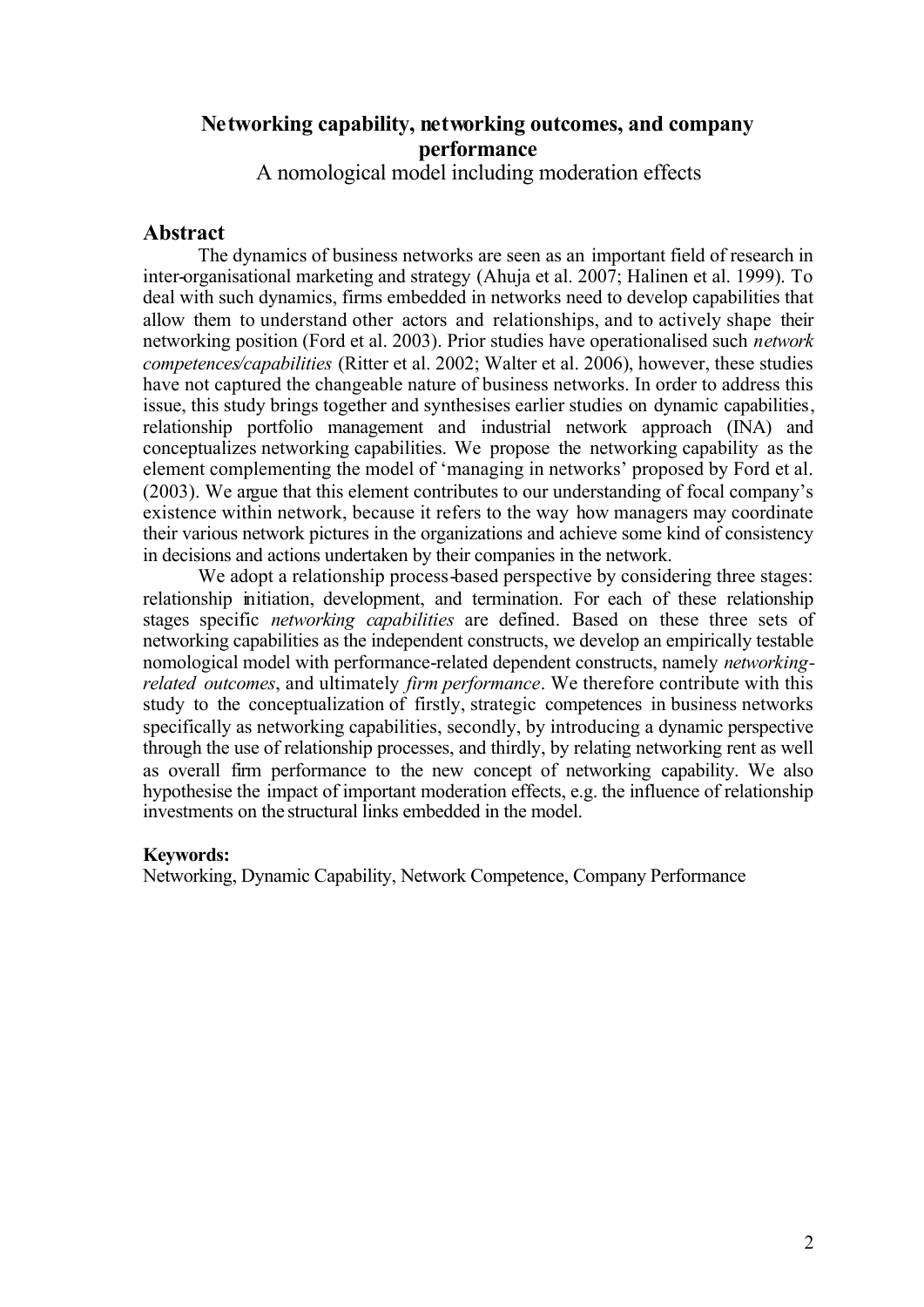#### **1. Introduction**

Much of the literature on business relationships is about tools to strengthen, and benefit from, existing relationships. The origins of business relationships and especially relationship termination did not receive the same amount of attention (Joshi and Stump 1999; Tahtinen and Halinen 2002). However, business relationships as well as networks are changeable or even turbulent phenomena (Ahuja et al. 2007; Dahlin 2007; Halinen et al. 1999), thus, it can be assumed that for any focal company, there exists constant change of the relationships in which the company is embedded. Some relationships are strengthened, some are fading and end, and there are always some trials to initiate new relationships. Of course, not all of these relationships have the same importance for the focal company, and they differ in terms of pivotal features such as closeness, interdependence, and rent-generating function (Leek et al. 2002). In fact, some studies suggest that *keeping the balance* between close, long-term relationships on the one hand, and less close relationships with new partners is beneficial to a focal company, because it provides fresh ideas and resource to the focal network and thus prevents negative aspects of too strong relational embeddedness (Capaldo 2007; Dittrich and Duysters 2007; Hagedoorn 2006; Uzzi 1996). Correspondingly, recent studies proposed that *terminating relationships* with partners is an important management task (Reinartz et al. 2004; Ritter and Geersbro 2010). However, these studies refer mostly to a limited definition of embeddeness, i.e. buyer-seller relationships, and there are neither conceptual nor empirical studies on a company' capability to terminate relationships with various types of business partners.

Thus, the literature on business relationships relating to company's actions directed at business relationships *at various stages of their development* is rather fragmented. There exist no studies which comprise company's actions with regard to all of the relevant stages of business relationships, i.e. establishment, development, and termination. Prior studies have conceptualized and operationalised so-called *network competences/capabilities* (Ritter et al. 2002; Walter et al. 2006), however, these studies have not captured the changeable nature of business networks and business relationships, specifically they did not deal with relationship termination. However, it can be posited that successful network-related strategies must comprise some organisational routines and activities aligned with *all* relationship stages. This is because developing relationships is a resource demanding process (Dyer and Singh 1998), therefore, if companies do not anticipate dynamics that take place in their relevant network, they may be not able to organize resources needed for new relationships. Moreover, as some of business partners may act opportunistically and appropriate relational rents from business interactions (Hennart et al. 1999; Lavie 2006; Mesquita et al. 2008), the focal company should be able to monitor such behaviours of business partners and try to safeguard at least some of the resources invested in these relationships before it is too late, i.e. before they are terminated. These resources may be dynamically redeployed with new partners.

Thus, in this study we try to address the gap in the literature and conceptualize a model of networking capability with regard to the dynamic nature of a focal company's business environment, thus capturing relationship initiation, relationship development, and relationship termination. We contribute to the existing knowledge about business relationships and networks by proposing a nomological model comprising of networking capability vis-à-vis relevant performance constructs that may be related to such capabilities. We also discuss some possible moderating effects as well as measurement issues with regard to the proposed constructs in order to prepare for an empirically testable research design. In developing our model we ground our discussions in the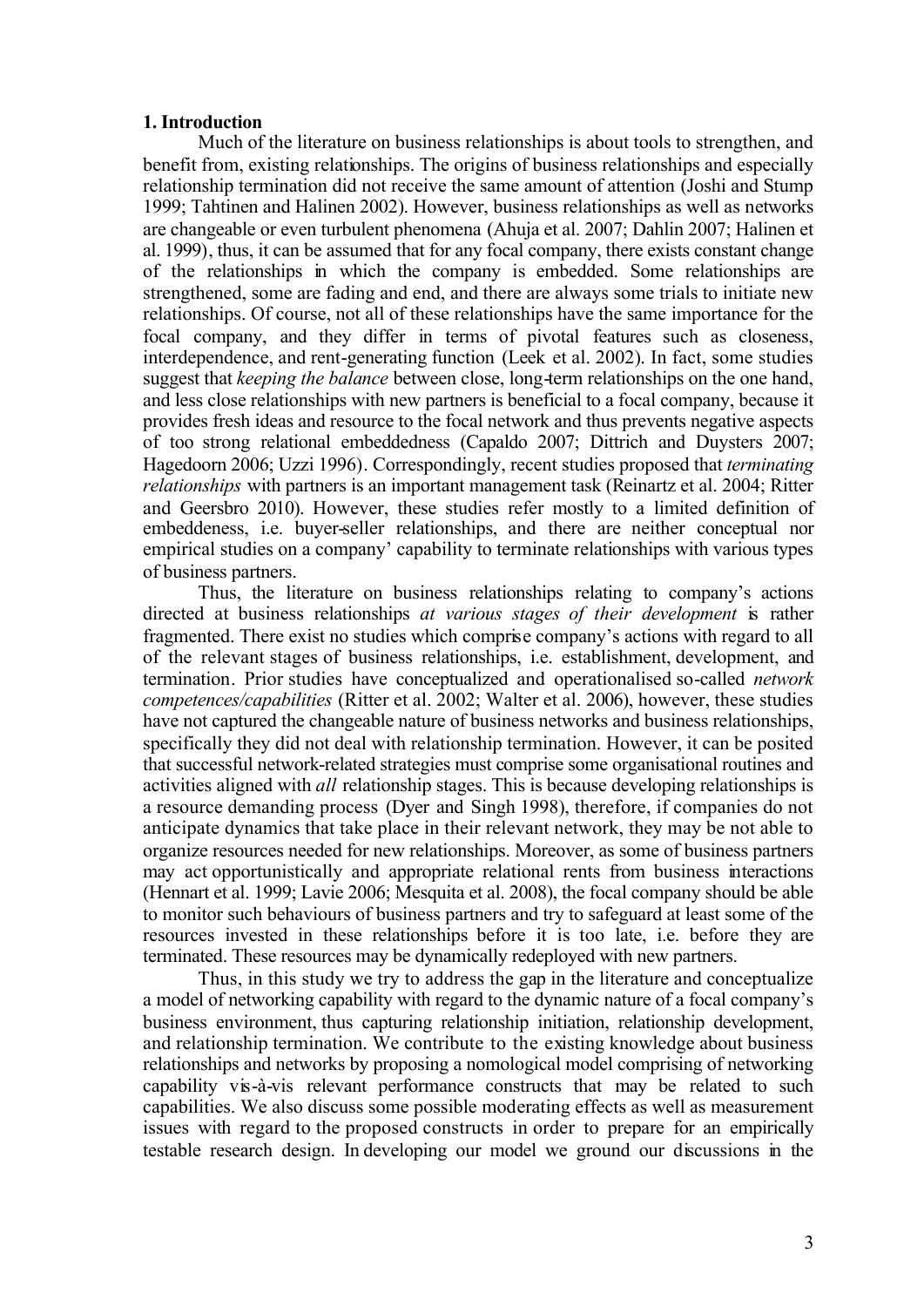literature on dynamic capabilities, the industrial networks approach of the IMP Group, and in alliance portfolio management studies.

This paper is organized as follows. Firstly, we review the literature with regard to business networking to position this construct vis-à-vis other network-related terms. Then we propose the networking capability concept as part of a discussion of previously posited network competences/capabilities. Different sub-constructs of networking capability with regard to three stages of relationship development are discussed, and we outline the relationships between networking capabilities and the model of 'managing in networks' proposed by Ford et al. (2003). This is followed by a review of various networking-related performance/outcome constructs, and the overall nomological model linking networking capability to networking-related outcomes is discussed. We also propose some moderating effects connected with influence of relationship-specific investments. Finally, we discuss our model with regard to existing knowledge on business networking and we show some avenues for further research.

## **2. The idea of business networking**

While many authors specialized in B2B marketing use the term "networking" (eg. Carson et al. 2004; Pittaway et al. 2004; Ritter 1999), very few explicitly define *business networking* and distinguish it from other network-related terms (for exceptions see definitions in table 1). Some authors investigate business activities under the umbrella of networking without explicitly defining the term, or they treat networking somehow as the synonym to building business networks (eg. Äyväri and Jyrämä 2007; Carson et al. 2004; Dittrich and Duysters 2007; Ritter 1999). Occasionally, networking is used synonymously with the business network itself (eg. Pérez and Sánchez 2002, p. 263).

| <b>Definition</b>                                           | <b>Authors</b>                    |
|-------------------------------------------------------------|-----------------------------------|
| <b>networking</b> $-$ " encompasses all of the actions of a | (D. Ford et al. 2003, p. 178)     |
| company or individual in a network () All                   |                                   |
| companies are networking by suggesting, requesting,         |                                   |
| requiring, performing and adapting activities,              |                                   |
| simultaneously"                                             |                                   |
| networking – "social and economic processes                 | (Allan and Rutashobya 2006, p. 2) |
| through which individuals and organizations develop         |                                   |
| lasting relationships with particular sets of               |                                   |
| stakeholders for the purposes of accessing support          |                                   |
| and facilitating exchange                                   |                                   |
| networking - "a transformation process of                   | (Johnsen et al. 2000, p. 163)     |
| 'independent' actors and resources into a more              |                                   |
| closely knit configuration of a (supply) network"           |                                   |

Table 1. Definitions of networking in the context of business networks

In this context, this study uses the theoretical perspective of the industrial network approach (INA) developed by the IMP group. INA holds that business networks and relationships are built from actor bonds, resource ties and activity links (D. Ford et al. 2003; Hakansson 1982), also called ARA model. Consequently, IMP scholars define networking as the multidimensional phenomenon of the activities of a focal company in order to affect its network position (D. Ford et al. 2003). This comprises "hard elements" (e.g. joint investments, information processing) and "soft elements" (e.g. building trust, conflict resolution) of relational activities with business partners (Johnsen et al. 2000). Ford et al. (2003) proposed a comprehensive model of *managing in business networks* which is based on three main elements: network pictures, networking, and network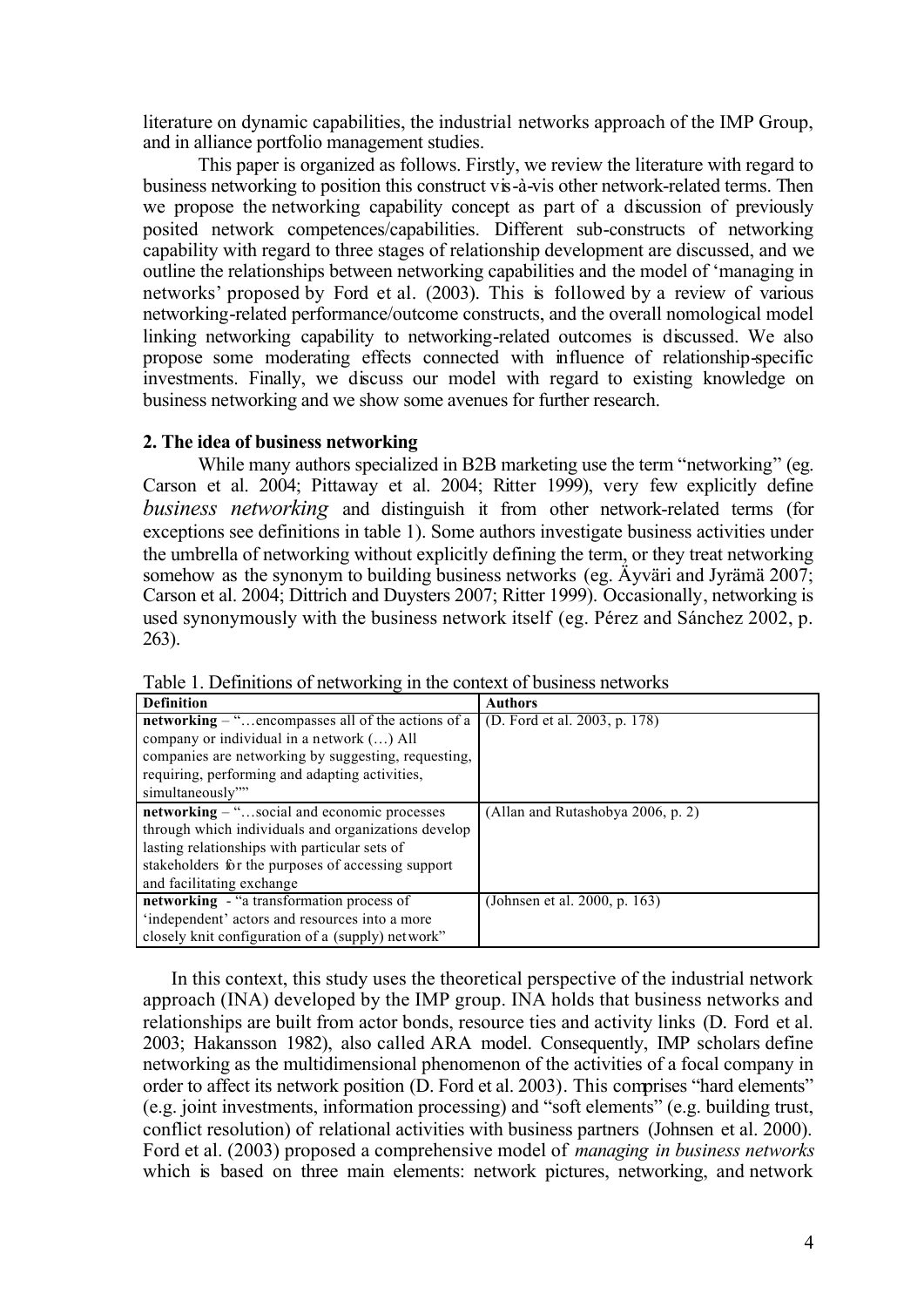outcomes. In their model, networking refers to the actions that a focal company undertakes in the network (see in table 1). These actions are directed by the company's specific understanding of the network (i.e. their network picture; Henneberg et al., 2006). Networking activities lead to various network outcomes (e.g. financial, access to resources, learning) (Ford et al. 2003).

Networking is therefore linked to a company's business strategy vis-à-vis its manifold business partners: "… *it is important that companies try as far as possible to decide which networking actions are important for them and examine the different outcomes of these actions* " (D. Ford et al. 2003, p. 184). The construct of networking is distinguished from the network itself by associating the former with actions in the network, or network changes, and the latter with the network structure (Tonge 2004). Ford et al. (2003) suggest in this context that networking involves "*the choice for a company between when to consolidate by stabilizing and strengthening its existing network position or create a new position by changing the combination of its existing relationships or developing new ones*" (p. 181). For the purpose of our study, we follow the definition by Ford et al. (2003) and define networking as *comprising the set of focal company actions through which it shapes its portfolio of business relationships*.

Recent researches developed further understanding of the complexity of the single company's actions within a business network. Ford and Hakansson (2006) suggest that in spite of the growing interest in business relationships, current management research does not consider some important features of business interactions, such as time dependence or relativity. Considering all the direct and indirect ties connecting business actors, it can be concluded that actors embedded in a network "*cannot choose whether or not to have relations with others, including with their suppliers and customers*" (Ford and Hakansson 2006, p. 17). Nevertheless, networking represents the efforts actors put into shaping this given network environment. As such, the strategic business net concept proposed by Möller et al. (2005) relates to the issue of networking: it refers to the set of direct relationships between the focal company and its business partners, similar to the focal network concept (Tikkanen 1998) or ego-centric networks (Hansen et al. 2008). The strategic net of a focal company is surrounded by the wider (potentially endless) network comprising all relationships indirect to the focal company (Ford et al. (2003)). Without going into details of various network conceptualizations in the literature (Brennan and Turnbull 2002; Golfetto et al. 2007), we focus in our study on a focal network and company's actions which are addressed towards shaping its direct relationships (i.e. shaping its strategic business net).

Corporate capabilities which aimed at facilitating such networking are called *networking capabilities* in our study. These capabilities are internally-oriented, i.e. organizational phenomena, and are thus treated as the antecedents to effective networking. In other words, we do not define networking capability in the same way as networking itself but aim at extending the understanding of phenomena related to business networking by using the concept of networking capabilities as the organizational precursors of networking as proposed by Ford et al. (2003). We therefore agree with the understanding of business interactions developed by Ford et al. (2008), where networking it is treated as the key phenomenon in business relationships, a phenomenon that has its own substance, is time- and space – dependent, which cannot be controlled by the single company, and transforms resources of companies. We conceptualize networking capabilities as the managerial attempt to prepare the focal company to cope effectively with the business interactions and relationships that surround and embed it. As networking capabilities will be used in this study as the focal construct, the next section defines it in more detail.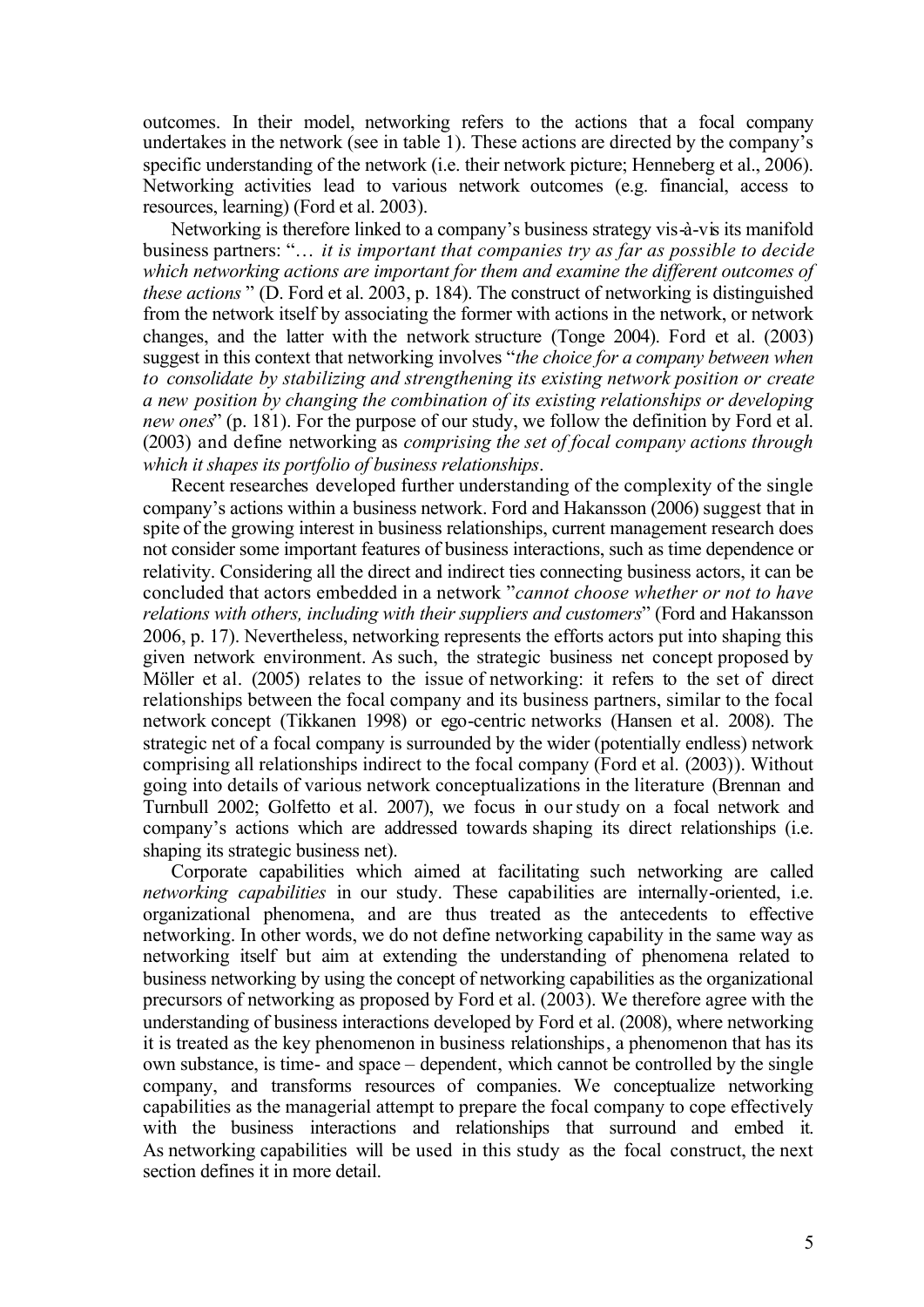## **2. Conceptualizing networking capabilities**

The literature on corporate capabilities is fragmented with regard to business network phenomena. Prior studies in this area have used various theoretical foundations, e.g. resource-based view, dynamic capabilities perspective, relationship marketing, supply chain management, INA, and alliances management (Äyväri and Möller 2008; Blomqvist and Levy 2006). In this study the conceptualization of so-called networking capability is drawn from the literature on dynamic capabilities, INA, and alliances portfolio management. We find these theoretical foundations as the most useful for defining the term capability, as well as for relating it to the context of the changeable nature of a focal business net and its associated business relationships. The dynamic capabilities' view of the company (D. Teece and Pisano 1994; D. J. Teece 2007; Zollo and Winter 2002) emphasizes the changeable nature of competitiveness and suggest that in today's environment the most successful companies constantly reconfigure and redeploy their resources to achieve new sources of competitive advantage. Dynamic capabilities as the specific ability of resource reconfiguration is therefore crucial in cases of dynamic business relationships and networks as it allows companies to reinvest their resources deployed in prior relationships while dealing with new business partners. We also use concepts relating to company strategy in the business network context provided by the strategic management literature, especially alliance portfolios' studies (Lavie 2007; Parise and Casher 2003). As already mentioned, for defining the networking construct itself, we employ the IMP Group contributions, particularly INA. Therefore, we argue that we contribute to understanding strategic activities in business networks by brining together perspectives dominant in strategic management and business marketing (IMP). Thus, we answer the call for minimizing the gap between IMP views and other management-related approaches on business networks (Baraldi et al. 2007; Golfetto et al. (2007).

## **2.1. Defining networking capability**

Our conceptualization of networking capability relates to previously used constructs on network-related capabilities which in the literature are used as individuallevel or firm-level concepts, however there is also the possibility to define them relating to the whole network (network-level capability). Prior definitions of corporate networkrelated capabilities are presented in the table 2. For the purpose of our study, we conceptualize networking capability (NC) on the level of a focal company.

| <b>Term/Definition</b>                                      | <b>Authors</b>                     |
|-------------------------------------------------------------|------------------------------------|
| <b>Network competence</b> – "the resources and activities   | (Gemünden and Ritter 1997, p. 297) |
| of a focal company to generate, develop, and manage         |                                    |
| networks in order to take advantage of single               |                                    |
| relationships and the network as a whole"                   |                                    |
| Network competence – "the degree of network"                | (Ritter et al. 2002, p. 120)       |
| management task execution and the degree of                 |                                    |
| network management qualification possessed by the           |                                    |
| people handling a company's relationships"                  |                                    |
| Network capabilities – "abilities to initiate,              | (Walter et al. 2006, p. 546)       |
| maintain, and utilize relationships with various            |                                    |
| external partners"                                          |                                    |
| <b>Collaboration capability</b> - the actor's capability to | (Blomqvist and Levy 2006, p. 31)   |
| build and manage network relationships based on             |                                    |
| mutual trust, communication and commitment'                 |                                    |

Table 2. Definitions of network-related corporate capability (firm-level)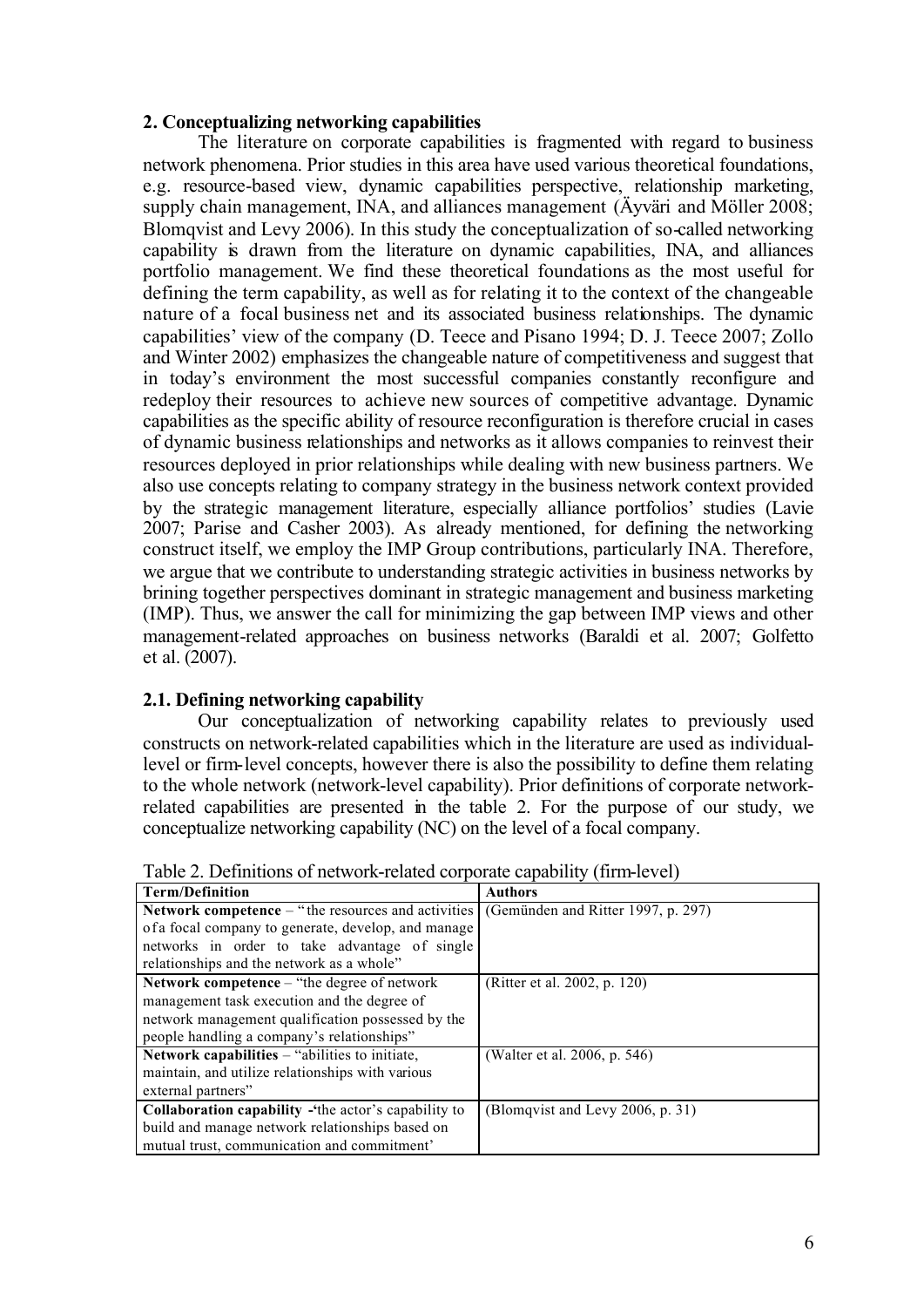Existing conceptual approaches show some pertinent features which are important in positioning NC. Firstly, prior studies used various terms in characterizing the nature of NC: resources, activities, qualifications, assets, abilities, etc. This variety and ambiguity restricts on the usefulness of the concept NC. Using especially the literature on corporate resources/capabilities as the key theoretical reference to define the nature of NC is pivotal, as this is crucial for scale development: scale operationalization should reflect construct definition and theoretical approaches used (Churchill Jr 1979)<sup>1</sup>. Taking this into consideration, in this study we consequently use NC referring to the meaning of *capability* as introduced in dynamic capabilities literature, more specifically we use the proposition of Zollo and Winter (2002), where dynamic capabilities of the organization are defined as "*learned and stable pattern of collective activity*" (p. 340).

Secondly, prior studies did not cover time-specific aspects of networking, e.g. organizational activities which are directed at the termination of relationships. In our study, we treat activities relating to initiating, developing, and terminating business relationships as important elements of NC. Following authors in the area of network dynamics and relationship dynamics (Ahuja et al. 2007; Halinen et al. 1999), we argue that change is an important feature of a focal company's portfolio of relationships, and in time most, if not all, relationships with business partners end and are replaced by new partnerships. Some recent studies proposed terminating relationships with external entities as the important management task (Ellis 2006; Giller and Matear 2001; Mittal et al. 2008; Reinartz et al. 2004; Ritter and Geersbro 2010).

Thirdly, prior research is more or less explicitly based on the assumption that networking actions of a given company are oriented at mutual benefits. Consequently, in prior studies NC was also oriented at both the benefits of the focal company, and at the benefits of its business partners. Relational capability was conceptualized as the strategic tool which may bring about common benefit (Dyer and Singh, (1998). Using a similar approach, Johnsen, et al. (2000, p. 178) suggested targeting mutual benefits as the factor distinguishing networking from other activities related to business networks (for example, placing more risk on contractors). However, studies suggest that direct/private benefits can be acquired opportunistically through activities in business networks, sometimes called a 'Trojan horse' strategy (Hennart et al. 1999; Kale et al. 2000; Mesquita et al. 2008). Some recent studies emphasize the problem of unilateral or not equal appropriation of relationship-based or network-based rents (Dyer et al. 2008; Lavie 2006, 2007). Thus, we assume that NC might be directed at bringing both common (focal netspecific) and private (focal company-specific) benefits. We posit that the most successful networking strategies are oriented at both types of benefits. Some recent studies provide empirical justification for this proposition, e.g. Dittrich and Duysters (2007) distinguished two logics of networking: exploration and exploitation.

In summary, we propose an extended understanding of NC, based on a dynamic capabilities view, and define NC as the *set of activities which are implemented at the organizational level of the focal company to initiate, develop, maintain and terminate business relationships for the benefit of the company.* Based on this definition, we suggest extending the model of managing in networks proposed by Ford et al. (2003). NC is treated as a fourth element of managing in networks among three previously conceptualized elements, namely: network pictures, networking and network outcomes (see figure 1); it links network representations (network pictures) to activities (networking). Network pictures, understood as individual manager's sensemaking, need to be translated into collective (i.e. company-based) activities (Henneberg et al. (2010)). Thus, in the model proposed by Ford et al. (2003), it is not explicitly clear how managers may coordinate their various network pictures in the organizations and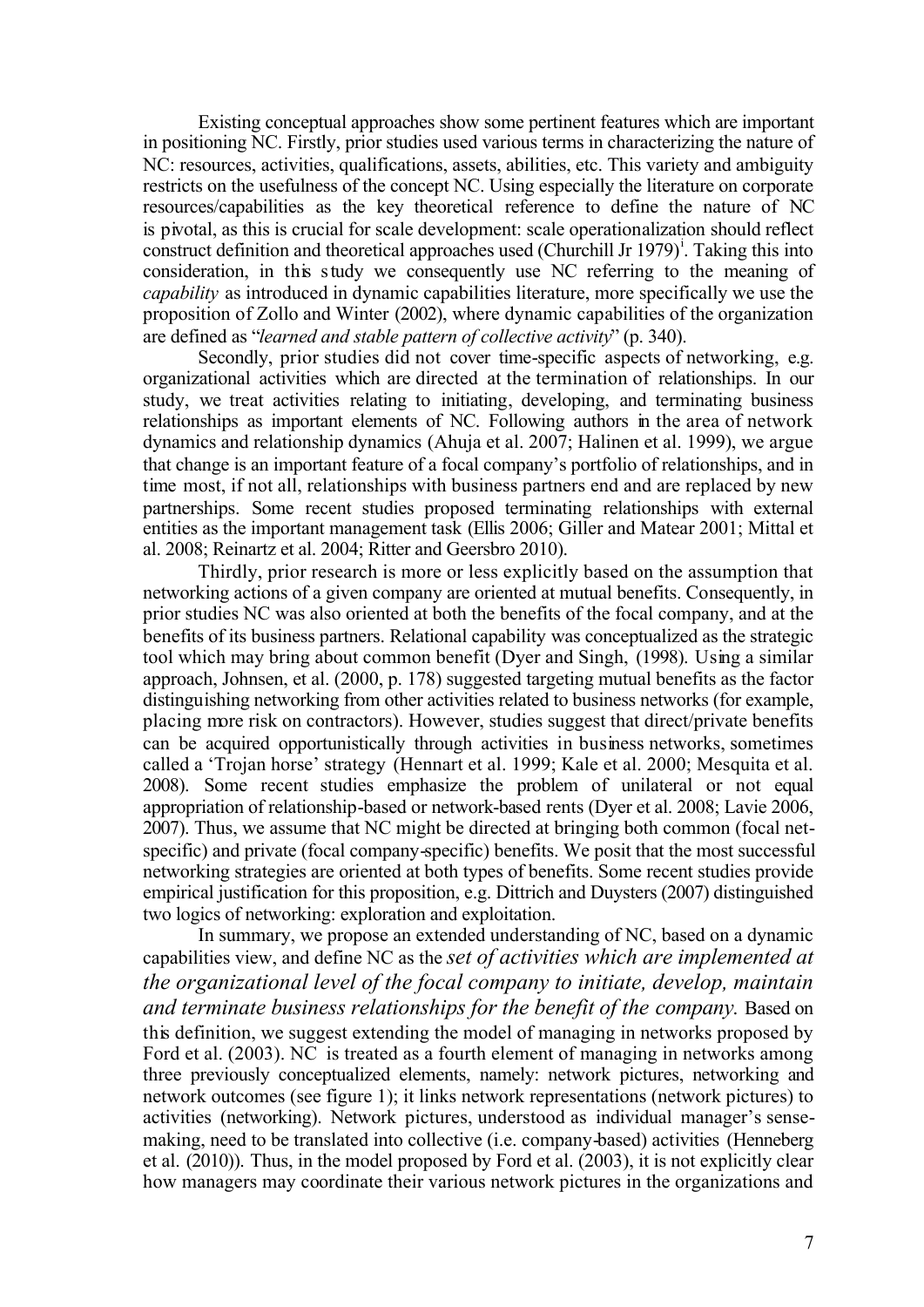achieve some kind of consistency in decisions and actions undertaken by their companies in the network. We argue that such coordination is possible through the implementation of some patters of expected actions with regard to business partners as described by NC. We argue that all the elements in fig. 1 are interrelated and embedded in the business interactions as conceptualized by Ford et al. (2008). The interactive and dynamic nature of the co-existence of the focal company with other network members results in the continuous and recursive impact of these elements on each other. In our study, we are primarily focussing on investigating the link between NC and network outcomes for the focal company.

Figure 1. Managing in network model incorporating NC (adapted from Ford et al., 2003)



## **2.2. Networking capability and relationship stages**

Most marketing scholars accept the view that a business relationship develops (Dwyer et al. 1987) or goes through different stages (David Ford 1980). While it is possible to analyze relationship processes in a more detailed way, e.g. through understanding relationship episodes (Schurr et al. 2008), we assume that every business relationship can be described using three main stages which represent a time specific element of the relationship (Ford and Hakansson 2006): initiation development/maintaining, and termination. This relationship phase distinction corresponds with Reinartz et al. (2004) who investigated three stages of the relationship management process. Thus, we conceptualize NC as a second order factor comprising three different sub-components which are each specific to one of these relationship stages: relationship initiation capability, relationship developing capability, and relationship termination capability. We will define these three constructs after we discuss benefits that might be acquired by the focal company through business networking. After that, we will also present the rationale standing behind hypothesized links between three sub-components of networking capability and some network-related outcomes.

## **3. Networking-related performance**

Business relationships and networks are perceived as sources of competitive advantage (D. Ford et al. 2003; Gulati 2007; Mesquita et al. 2008). The literature discussed different performance outcomes that may be appropriated by the focal company through actions relating to different business partners: company innovativeness (Ahuja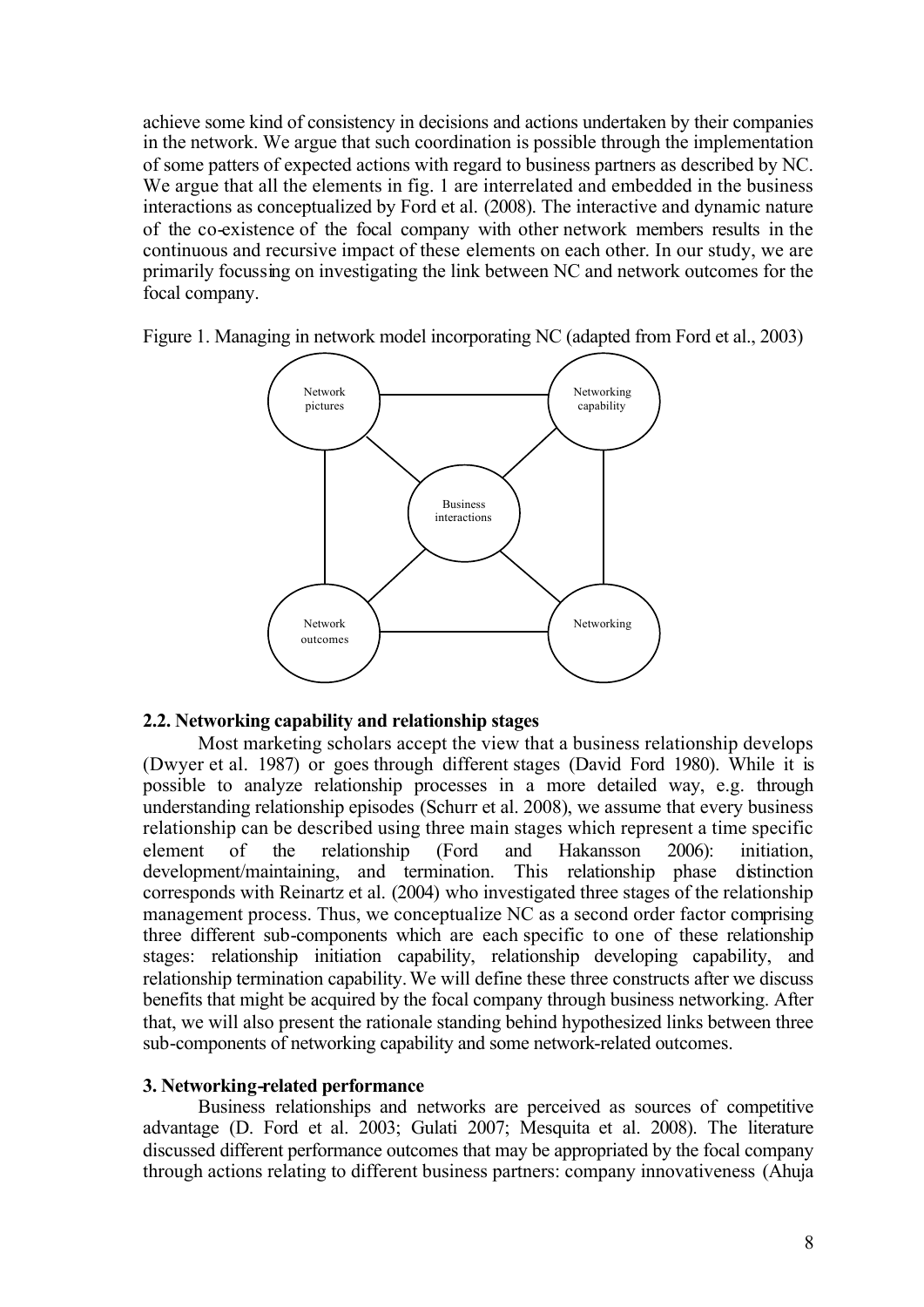2000; Capaldo 2007; Tsai 2001), organizational entrepreneurship (Baum et al. 2000; Shan et al. 1994), organizational learning (Anand and Khanna 2000; Lane et al. 2001; Lyles and Salk 2006), internationalization (Calia et al. 2007; Chetty and Blankenburg Holm 2000; Lu and Beamish 2001; Ojala 2009), improved relationship quality (De Wulf et al. 2001; C. Lee et al. 2001a; Woo and Ennew 2004), improved relationships portfolio value (Olsen and Ellram 1997; Zolkiewski and Turnbull 2002; Storbacka and Nenonen 2009; Ritter and Geersbro 2010) and, company performance (Czakon 2009; Tsai 2001; Walter et al. 2006). Such performance outcomes directly or indirectly represent important factors of competitive advantage. However, for the purpose of a parsimonious model development we concentrate in this study on the most relevant outcomes associated with a dynamic capabilities perspective. Additionally, we focus on networking-related performance aspects which are connected with the literature on business relationships portfolios (Eilles et al. 2003; Parise and Casher 2003; Zolkiewski and Turnbull 2002) because our definition of NC refers to a company's capacity to actively shape its relationship portfolio, e.g. by extending it through acquiring new partners, and by focussing it through terminating some relationships. Specifically, we concentrate on three networking related performance outcomes: relationships portfolio value (Zolkiewski and Turnbull 2002; Ritter and Geersbro 2010), relationships portfolio quality (Woo and Ennew 2004; De Wulf et al. 2001; Lee et al. 2001) and company's innovativeness (Ahuja 2000; Capaldo 2007; Tsai 2001).

A value-based rationale underlies initiating, developing, and terminating business relationships (Anderson et al. 1994; Ravald and Grönroos 1996; Storbacka et al. 1994; Ulaga and Eggert 2006). Walter et al. (2001) and Ryssel et al. (2004) distinguish between economic outcomes which arise directly through specific relationships (e.g. profit, volume, stability) and outcomes which impact on future business or on other relationships (e.g. innovations, referrals, market knowledge). Similarly, Baxter and Matear (2004) propose the distinction between tangible and intangible benefits of exchange relationships. In this study we focus on focal business nets which comprise relationships with various partners such as suppliers, customers, but also competitors involved in alliances, or industry opinion leaders. While some of these business relationships may not yield tangible and direct outcomes, every kind of business partner relationship is potentially the source of intangible benefits for the focal company (eg. Gulati et al. 2000; C. Lee et al. 2001a; Mesquita et al. 2008). We therefore focus on *company innovativeness* as one of the consequence of networking capabilities.

#### **3.1. Company innovativeness**

There were various aspects of company's innovativeness discussed in the literature (Robertson 1967; Tushman and Anderson 1986), however we follow Han et al. (1998), Gemünden et al. (1996), and Ritter and Gemünden (2003), by assuming that a company's innovativeness includes introducing new effective solutions to two main areas: a company's offerings, and a company's processes. Agreeing with Teece et al. (1997, p. 515) that dynamic capabilities are the organizational "*ability to achieve new forms of competitive advantage*", such innovativeness is linked to capabilities in the area of networking (Helfat and Peteraf 2009). It is noteworthy that company's innovativeness as a driver of company performance is backed by the general management literature (Damanpour and Evan 1984; Damanpour 1991; Zahra et al. 1988). Furthermore, innovativeness is often seen as a factor moderating the influence of important organizational constructs on company performance. For example, Han et al. (1998) provide empirical evidence that innovativeness represents the missing link between market orientation on the one hand, and firm performance. We correspond with their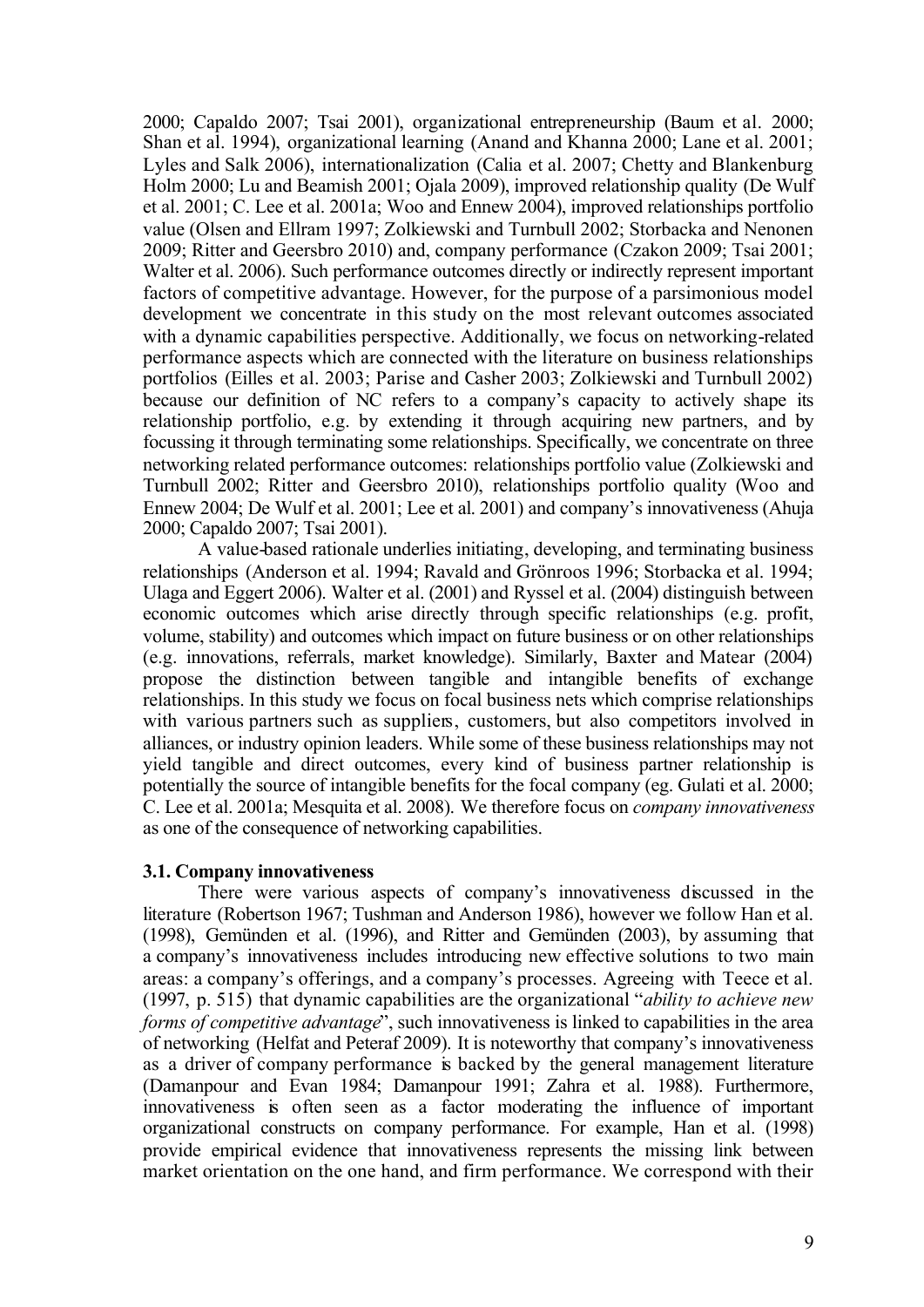suggestions and conceptualize that dynamic capabilities do not directly lead to performance improvements (Ambrosini and Bowman 2009) by discussing and testing the mediating role of the company innovativeness on the relationship between networking capability and company performance.

Generally, as prior studies strongly supported conceptually and empirically the link between company innovativeness and economic performance (Lages et al. 2009; Tsai 2001), we also assume that:

*- H1-The company innovativeness is positively related to company performance.*

## **3.2. Value of the business relationship portfolio**

Besides the benefits of business relationships, we are interested also in the relationship-related costs (i.e. company's sacrifices) relating to initiating, maintaining, and terminating business relationships. In defining these costs we utilize a wide understanding of relationship costs (Grönroos 1997; Ravald and Grönroos 1996). Grönroos (1997) proposed to distinguish three categories of relationship costs: direct costs, indirect costs, and psychological ones. Direct costs refer generally to tangible resources (time, money) spent in the planned way on initiating and building relationships. Indirect costs refer to all tangible resources spent on solving situations when relationships do not function as promised (e.g. the costs caused by dealing with the delay in the delivery of products or information). Finally, psychological costs refer to anticipating future problems which will arise in the relationships. The psychological costs are a burden of today because they limit the possibilities to concentrate on other important tasks (e.g. other relationships). We argue that this relationship cost typology is relevant not only in the context of customer relationships, but also in relationships with other types of business partners. Developing any business relationship usually demands relationship-specific investments (Dyer and Singh 1998; Hallen et al. 1991) and thus there exists potential for negative phenomena, such us dysfunctional conflict, or opportunism (Das and Rahman 2010; Wathne and Heide 2000). Dealing with such phenomena demands resource contributions (e.g. time spent on re-negotiation supply agreement) and psychological sacrifices experienced by the employees involved in interactions with business partners (Edvardsson and Strandvik 2009; Holmlund and Strandvik 2005; Holmlund-Rytkönen and Strandvik 2005). Thus, we assume that considering a wide definition of relationship costs, the focal company may increase the portfolio value of all its relationships through minimizing its costs.

As our conceptualization of networking capability refers to all relationships within its strategic net, i.e. the relationship portfolio (Reinartz et al. 2004), we assume that networking capabilities will enable an increase in the value of the overall relationship portfolio by reducing relationship costs, and increasing relationship benefits. This may be achieved by managing the trade-off between beneficial and unprofitable relationships. As a consequence, we adapt the definition of the value of customer relationship portfolio proposed by Ritter and Geersbro (2010) and define *the value of the overall relationship portfolio of a focal company as the percentage of all business relationships that are profitable for the focal company*.

Following portfolio management literature (Olsen and Ellram 1997; Ritter and Geersbro 2010; Storbacka and Nenonen 2009; Zolkiewski and Turnbull 2002), where maximizing the amount of profitable relationships among all relationships of the focal company is treated as the strategic priority and the source of competitive advantage, we hypothesize:

*H2- The value of the business relationship portfolio is positively related company performance.*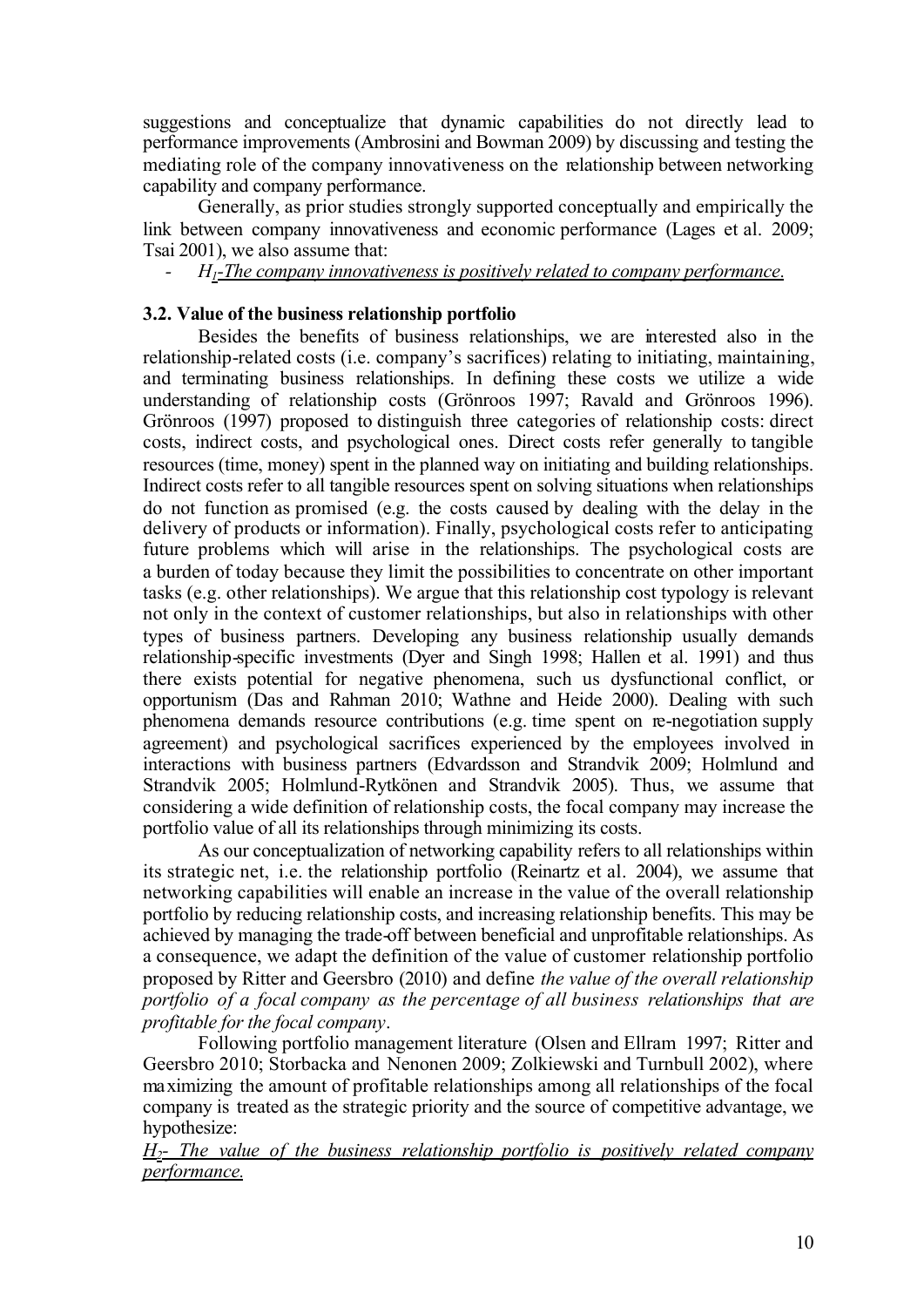## **3.3. Quality of the business relationship portfolio**

Additionally, we focus on the quality of business relationships exemplifying networking-related gains. We follow the multidimensional view of business relationships proposed by IMP scholars (D. Ford et al. 2003) and argue that the quality of business relationships might be treated as the construct synthesizing the company's performance in developing social aspects of inter-firm relationships, and operationalize it as *the perceived quality of all important business relationships in a focal company's portfolio*. In doing so, we use existing literature on the relationship quality with regard to exchange relationships (Crosby et al. 1990; De Wulf et al. 2003; Mitrega and Katrichis 2010) and assume that the quality of the relationship portfolio comprises two aspects: business partner satisfaction, and business partner trust with regard to the focal company. We choose this approach to measure relationship quality in line with a conceptualization utilized by Lee et al. (2001b).

The relationship marketing literature suggests that the quality of customer relationships is an antecedent to various relationship outcomes, such as increased share of wallet, propensity to collaborate, or positive word of mouth (Mitrega and Katrichis 2010; Palmatier et al. 2006; Palmatier 2008). We derive from these findings that the positive influence of relationship quality on relationship-based outcomes is relevant for relationships with different kind of relationship partners as well, e.g. Hutt et al. (2000) suggest in the context of strategic alliances that it is not possible to build working relationships if a bad relationship atmosphere exists between people from cooperating companies, even if all other conditions are favourable. As the quality of business relationships refer to such factors as partners' trust and partners' satisfaction, it is argued that relationship quality increases the likelihood that business partner may invest further resources in the relationship with focal company (Volery and Mansik 1998). In turn, these investments are important for developing resource synergies between cooperating companies and therefore relational performance (Dyer and Singh 1998). Thus, we propose the following hypotheses:

- *H<sup>3</sup> – The quality of the portfolio of business relationship is positively related to company innovativeness*
- *H4– The quality of the portfolio of business relationships is positively related to the value of the portfolio of business relationships H5- The quality of the business relationship portfolio is positively related to company performance.*

## **4. Networking capabilities as antecedents of network-related performance 4.1. Relationship initiation capability**

Successful companies are systematically replacing some existing relationships with new ones to enrich their relationship portfolio. Building relationships with valuable business partners is therefore very important, especially for new companies (Ozcan and Eisenhardt 2009; Zheng et al. 2009). Even if in case of new companies many business relationships are based on social ties brought into the company by entrepreneurs (Gulati 1998), these ties need to be transformed from social relationships to business relationships. Thus, initiating business relationships is seen as an important managerial task, thus, companies need to develop activities useful to accomplish this task. We assume that successful relationship initiation is based on two main components: (1) selecting valuable companies as new business partners, and (2) attracting these companies.

Some studies on factors determining network-based company success focused on the *selection* of partners with the right attributes, rather than on the quality of ties. For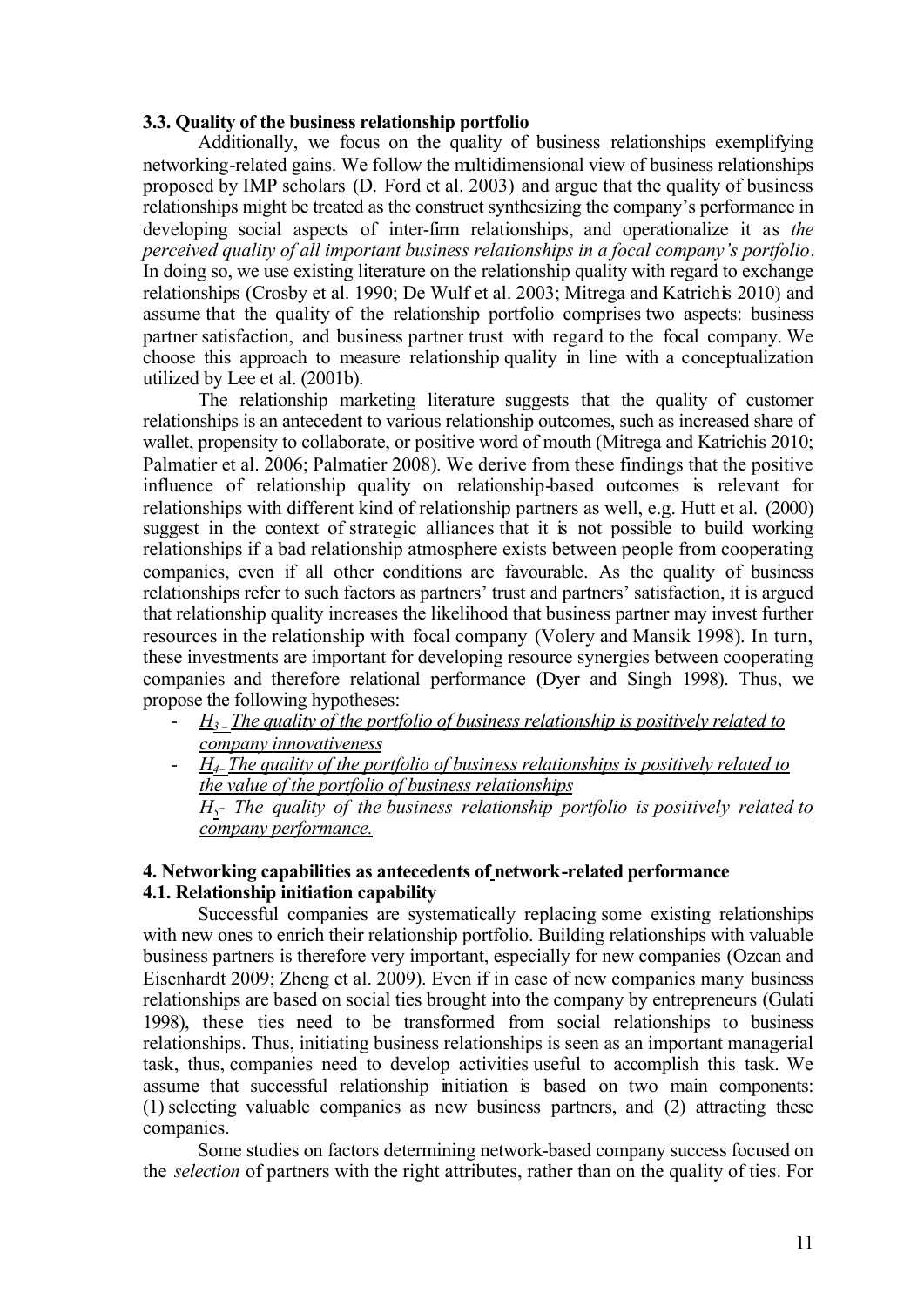example, it was found that desirable partner features are: technological and commercial prominence of partners (Stuart et al. 1999), partners image and prestige (Gulati and Higgins 2003), or technological innovativeness (Stuart 2000). Partners' bargaining power on the other hand has been identified as a negative feature (Lavie 2007). The importance of partner selection was emphasized in previous studies about relationship portfolio management (Eilles et al. 2003; Olsen and Ellram 1997; Zolkiewski and Turnbull 2002), and Lavie (2007, p. 1208) concludes that: "…*the question of whom to partner with may be as critical as the question of which network structure is desirable*". Therefore, Ritter (1999) proposed 'initiation activities', and later Ritter at al. (2002) suggested 'initiation' as components of network competence.

Prior studies of business relationships stages emphasized *attracting* and especially motivating partners as the important part of setting up new relationships (Das and Teng 2002; Dwyer et al. 1987; Ring and Van de Ven 1994). Some of these studies concentrate more on negotiation between business partners (Ring and Van de Ven 1994); as our study follows a focal company approach, we are interested in the actions of the focal company which attract valuable business partners. It was found, that managers tend to attract new partners on the basis of information spread through the network in which the company is embedded (Blombäck 2006; Gulati 1998; Uzzi 1996). Thus, attracting new business partners takes place through existing business relationships and is limited to a predefined set of given network actors. On the other hand, Beckman et al. (2004) emphasize that firms expand networks by forming new relationships by motivating new partners. We follow their suggestion and argue that successful companies implement activities which allow them to both attract valuable new partners with whom they have some indirect network ties, as well as attracting partners with no network ties at all.

Dwyer, et al. (1987) suggested that potential business partners might be attracted if they perceive the focal company to share similar values and complementary resources. Thus, the focal company might attract some desired partners by disseminating information about its own features. Hitt et al.(2000) show that alliance partners are selected largely for access to resources and organizational learning opportunities Thus, we argue that the focal company may emphasize following features to attract new business partners: financial assets, technical capabilities, intangible assets and a willingness to share expertise, unique competencies and local market knowledge.

In general, while success in attracting new business partners is connected to partner selection, it is a conceptually distinct component of relationship initiation activities. Consequently, for the purpose of our study, 'partner attraction activities' as an aspect of networking capabilities refers here to actions implemented at the firm-level which are oriented at building an attractive image of the focal company as a potential relationship partner, including communicating some desirable features of the focal company. As such, this is partly overlapping with the activities to acquire customers as outlined by Reinartz et al. (2004, p. 303) in the context of customer relationship management.

Based on the emerging stream of research which emphasizes the importance of selecting and attracting new business partners as the crucial factor delivering networkbased benefits (Lavie 2007), we propose the next hypothesis:

- H6- *Relationship initiation capability is positively related to company's innovativeness* 

#### **4.2 Relationship development capability**

Capabilities to develop mutually beneficial relationships were previously discussed (Blomqvist et al., 2006), and in line with existing literature we define relationship development capability as the set of activities implemented at the level of the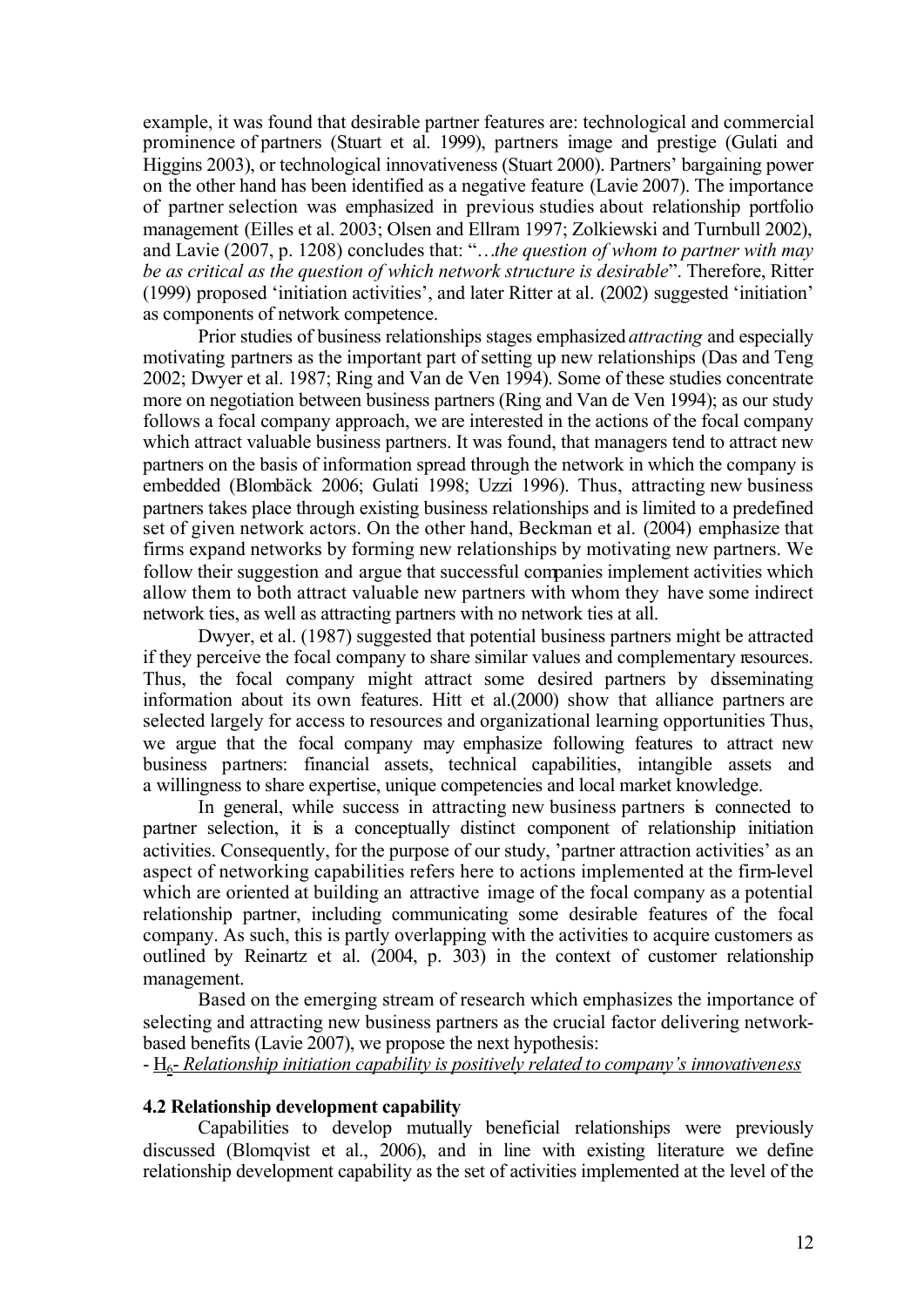focal company which are aimed at maintaining and strengthening relationships with existing business partner. The literature on business partnering suggests generally that relationship development takes place on two inter-connected but conceptually distinct levels.

Firstly, there is the level of inter-organizational ties, which refers to all firm-level activities established to increase mutual understanding and adjustment between cooperating companies. These activities were studied, for example, by Johnsen et al. (2000) in the context of managing supply networks. Relationship development capabilities in this context refer to activities implemented by the focal company which stimulate information sharing, communication between partners and joint decision making, risk and benefit sharing, as well as knowledge sharing. Walter et al. (2006) defined coordination as a component very similar to such an understanding.

Secondly, prior studies suggest that inter-organizational ties need to be supported by the development of cross-organizational social ties. These interpersonal relationships are treated as the lifeblood of every business relationship (D. Ford et al. 2003; Gadde et al. 2003; Gulati et al. 2000). Hutt et al. (2000, p. 51) state in this context that "*many alliances fail to meet expectations because little attention is given to nurturing the close working relationships and interpersonal connections that unite the partnering organizations*". As suggested by Ingram and Roberts (2000), most studies on business relationships focus only on interorganizational network ties and do not incorporate into their research any considerations of interpersonal relationships between companies. Ma et al. (2009) represents an exception in studying CEO's interpersonal network ties (personal structural holes) in a complementary way to inter-organizational network ties.While they conclude that network ties built on interpersonal and inter-firm level are correlated, they nevertheless stress their distinctiveness in contribution to the development of business relationships. They also recommended that firm should balance their efforts on developing ties on these both levels. We therefore follow the work by Ma et al. (2009) by investigating constructs which are also related to personal-level and inter-firm level ties between the focal company and its business partners. Contrary to the study by Ma et al. (2009) and following Hutt et al. (2000), we are interested not only in the CEO's ties but we focus on working relationships between various representatives of cooperating companies which should be based on mutual understanding and openness. We argue that activities directed toward building social ties with business partners will complement activities with regard to firm-level and they both contribute to company success.

Developing relationships in terms of joint corporate activities, contractual ties and close relations between representatives of cooperating companies was strongly supported as source of competitive advantage in the 'relational view of the company' (Dyer and Singh 1998; Dyer and Hatch 2006). From this perspective the resource synergies built by the business partners lead to the accumulation of so-called relational rent (Dyer and Singh 1998) comprising various benefits, e.g.: knowledge sharing and learning. Thus, we propose that:

- H7- *Relationship development capability is positively related to company innovativeness.*

Following the comprehensive view on the value of business relationships, including tangible and intangible benefits and sacrifices (Baxter and Matear 2004; Baxter 2009; Grönroos 1997; Walter et al. 2001), which we have already discussed, we assume that the resource synergies acquired through relationship development may increase the percentage of profitable relationships in relationship portfolio, thus:

 $H_{8}$ - *Relationship development capability is positively related to the value of the business relationships portfolio*.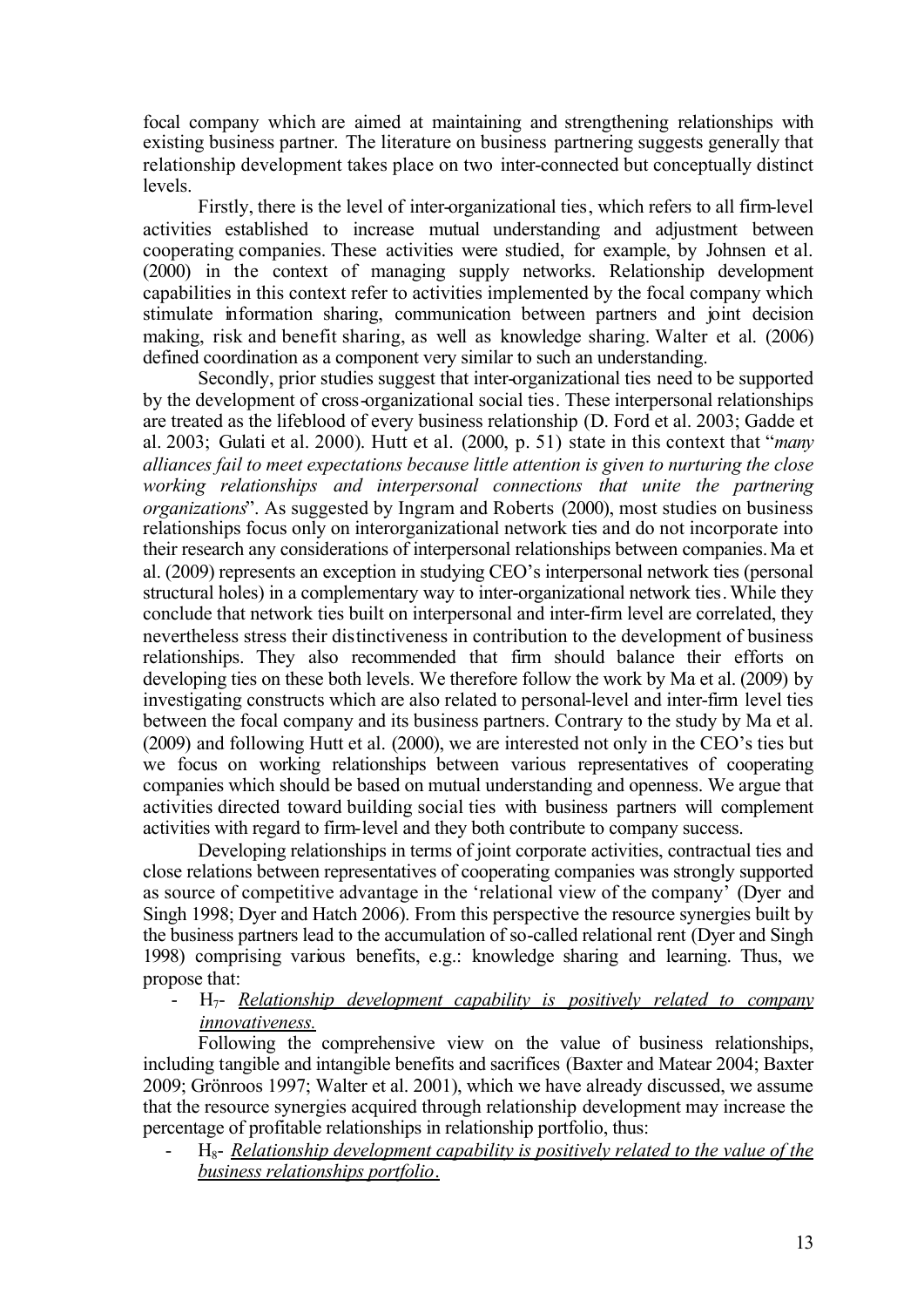The literature suggests that the link between the relationship-related capabilities and company outcomes is partially direct and partially mediated by the level of development of these relationships. For example, Heimeriks and Schreiner (2002) suggest that alliance capability influences alliance performance partially directly, but also partially through relationship quality (such as trust and commitment). Blomqvist and Levy (2006) generalize such findings to the portfolio of partnership relationships and they suggested collaboration capability as the ability to manage the quality of its business relationships. Relationship development capability, as conceptualized in our study, comprises activities implemented by the focal company which are used to build trust and commitment within partner relationships. Thus, we propose as the next hypothesis:

- H9- *Relationship development capability is positively related to business relationship portfolio quality,*

## **4.3. Relationship termination capability**

Relationship termination issues represent an emerging stream of research (Tahtinen and Halinen 2002; Tähtinen and Halinen-Kaila 2000; Tidström and Åhman 2006). In our study, we focus on relationship termination capability which we define as *all activities implemented at the focal company level aimed at terminating undesired business relationships*.

There are some recent studies which introduce terminating relationships with business partners as an important managerial task (Ellis 2006; Giller and Matear 2001; Mittal et al. 2008; Reinartz et al. 2004). Giller and Matear (2001) found strong support for their proposition that the greater the degree of experience the company has regarding relationship termination, the better the termination will be handled and therefore the more favourably the termination process will be perceived. However, as noticed by Ritter and Geersbro (2010, p. 4), "…*the literature is still short of an understanding of relationship termination as a managerial issue*". There exists a lack of empirical studies on possible activities helping to terminate relationships. Exceptions provides initial evidence for some positive effects in terms of focal company performance due to relationship termination activities (Reinartz et al. 2004). Such performance benefits are, for example, increased value of the relationship portfolio (Ritter and Geersbro 2010). However, such studies discussed and tested empirically termination activities only for customer relationships, while our study looks at relationship termination capabilities vis-à-vis all business relationship partners.

Following the studies by Reinartz, et al. (2004) and Ritter and Geersbro (2010), we conceptualize relationship termination capability as a construct comprising two interrelated elements: the company's capability to select unfavourable business relationships, and company's capability to discontinue relationships with unfavourable partners. We argue that these two constructs are closely connected and complementary. For example, a given company may have some routines implemented at the firm level enabling the termination of business relationships, but this company may not have superior capabilities to sense and analyse early when relationships begin to deteriorate. The managerial interest in terminating business relationships comes from the fact that many relationships are problematic in behavioural terms (D. Ford and Havila 2003; Leek et al. 2006), are or become unprofitable (Mittal et al. 2008), or become a burden for the focal company for reputational reasons (Håkansson and Snehota 1998; Vilgon and Hertz 2003).

We consequently propose that:

- *H10- Relationship termination capability is positively related to the value of the business relationships portfolio.*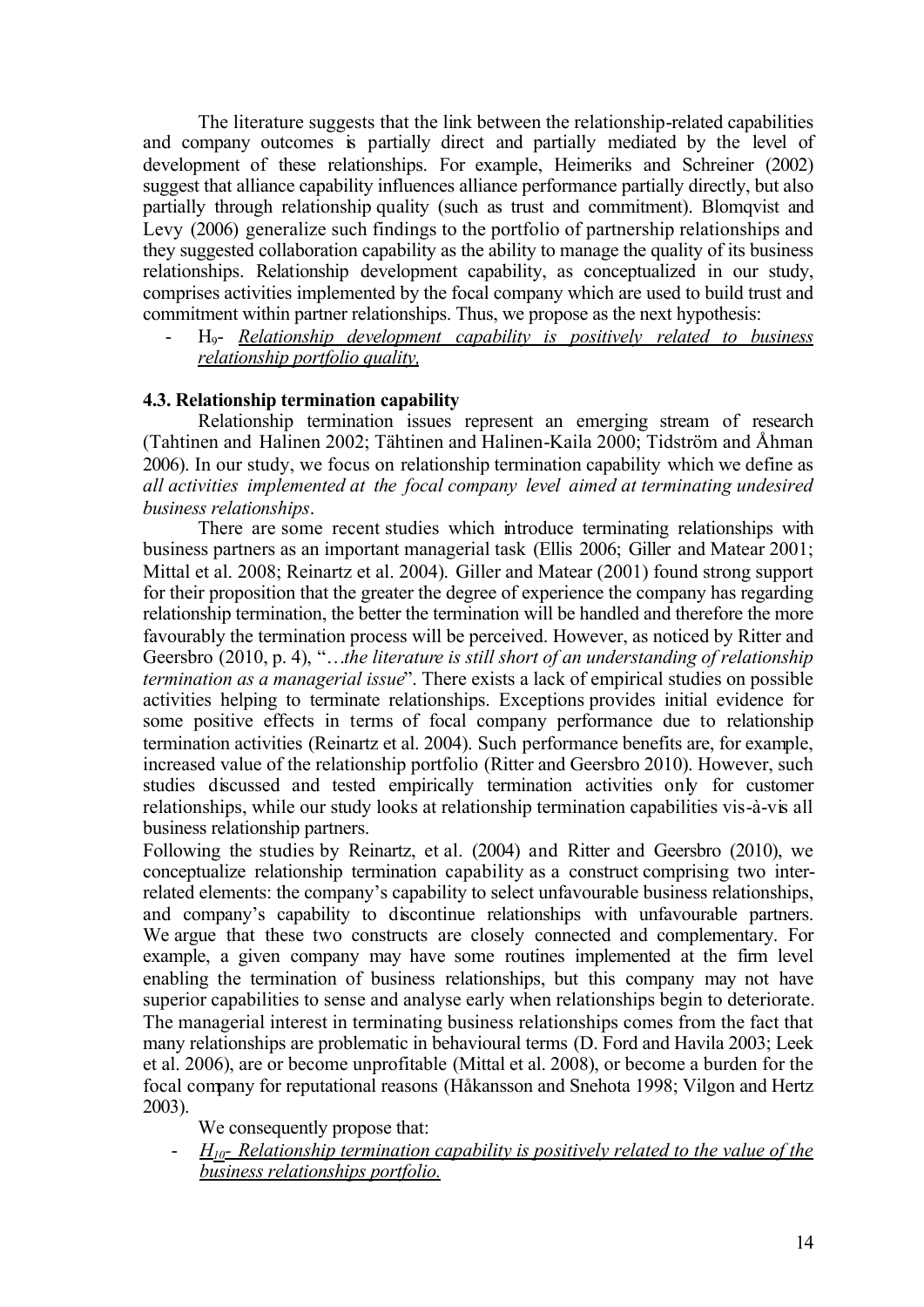Moreover, as we treat the networking capability as the dynamic capability with its specific function of reorganizing and redeploying resources invested previously elsewhere (Teece et al. 1997), we assume that relationship termination capability enables reinvesting some resources involved in unprofitable relationships. These released resources are likely to be invested in new partnerships, which are treated as crucial for company's innovativeness (Capaldo 2007; Dittrich and Duysters 2007; Hagedoorn 2006), therefore:

## - *H11: Relationship termination capability is positively related company innovativeness.*

## **5. Nomological model and moderation effects**

The different developed hypotheses linking the three capability aspects of NC to different network-related performance constructs, and ultimately company performance, can be summarized in a nomological model (see figure 2).

In the research domain of inter-firm relationships the level of specific investments dedicated to cooperation with another business partner is often treated as a determinant of partner dependence, commitment, or trust (Ganesan 1994; Morgan and Hunt 1994). Relationship specific investments refer to the extent to which cooperating companies carry expenditures of time, energy, or money to develop specific relationships. Such relationship investments might take the form of personnel training or the implementation of a particular production technology to adapt better to the requirements of a cooperating company. Generally, we argue that the resources invested in existing relationships may have positive or negative influences on the relationship between different elements of NC and network-related performance, depending on the stage of the business relationships to which the NC elements refer to.

Figure 2. The nomological model related to three components of networking capability



Empirical studies suggest that relationship-specific investments may be treated as a direct stimulator of relationship continuation and cooperative behaviours in exchange relationships (Heide and John 1990; Palmatier et al. 2007) and the factor increasing the accumulation of relational rent including benefits of various types (Dyer and Singh 1998). If a focal company has invested heavily in one or a few existing relationships, this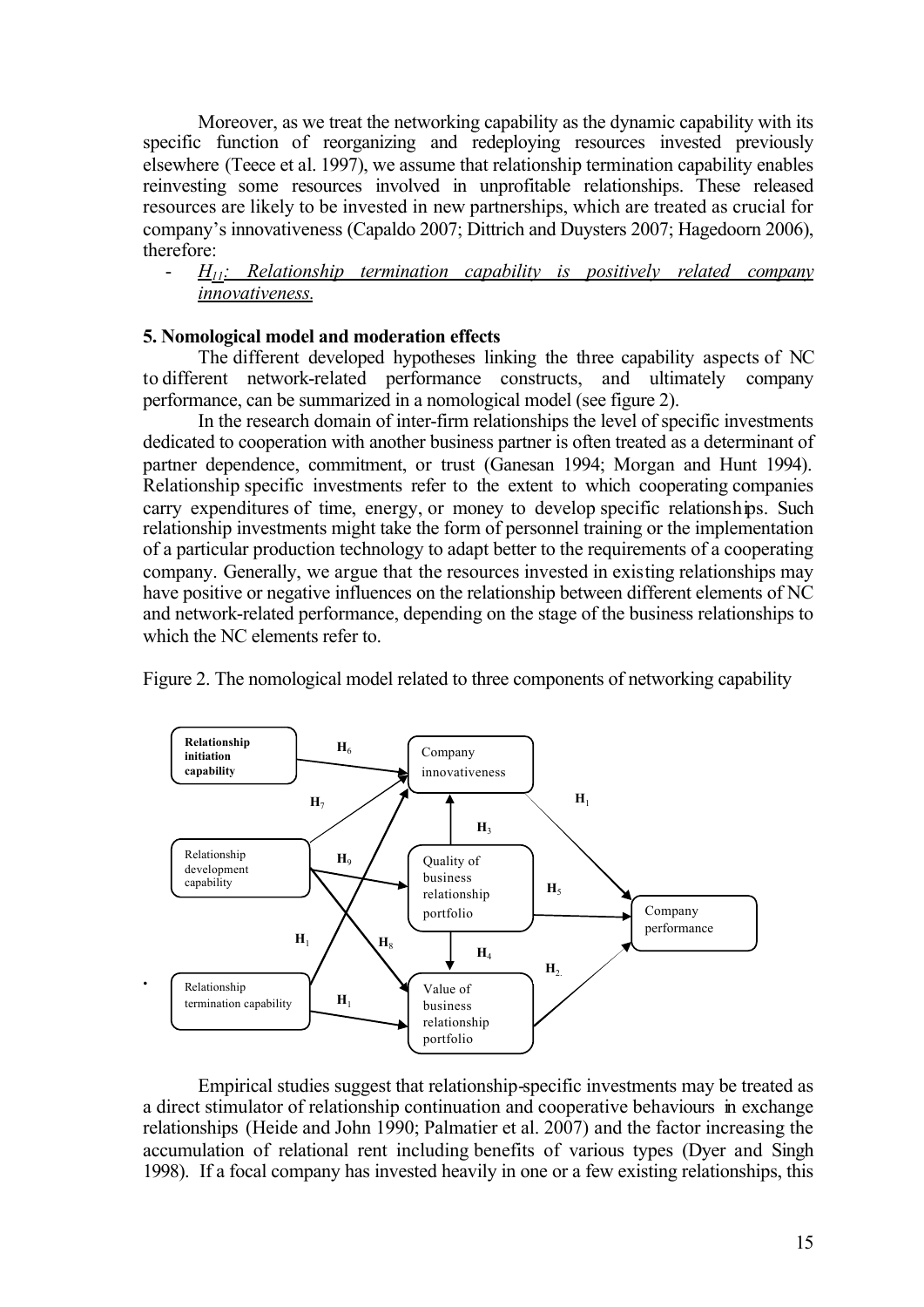may be helpful in furthering actions oriented at developing these specific relationships, and acquiring benefits through them as partners in these relationships may make reciprocal investments complementing the relationship-specific assets (Joshi and Stump 1999). Following IMP model of business relationship (D. Ford et al. 2003; Hakansson 1982), we assume that resources invested by the focal company in existing relationships will complement social bonds and activity links and create the potential for development of these relationships. Thus, we hypothesize:

## - *H5.1 –Company's investments in existing relationships positively moderates the influence of relationship development capability on the quality of business relationship portfolio and the value of business relationship portfolio*

As every company has only limited set of resources (Barney 1991; Pfeffer and Salancik 2003) on which its survival and growth is dependent, the resources that might be invested in business relationships are also restricted. Thus, we assume that the focal company that is to build new business partnerships may need to release some resources from existing relationships to reinvest them in new ones. This might be achieved through specific features of networking capability treated here as example of dynamic capabilities (Teece et al. 1997). Nevertheless, resources invested in existing relationships are at least partially non-retrievable and they increase the costs of switching to an alternative partner (Heide and John 1988; Kothandaraman and Wilson 2000; Powers and Reagan 2007), so we assume that company's investments in existing relationships will have the negative influence on company's ability to terminate existing relationships. Even if the focal company has implemented routines to identify unprofitable relationships, the company may delay or even entirely reject termination of the given highly invested relationship due to the potential loss of resources. As the consequence, the company may keep too many relationships which do not stimulate innovativeness and which are too costly to maintain. Thus, we hypothesize:

## - *H5.2 –Company's investments in existing relationships negatively moderates the influence of relationship termination capability on the company's innovativeness and the value of business relationship portfolio*

Moreover, as resources invested in existing relationships must be, at least partially, non-retrievable (Kothandaraman and Wilson 2000; Powers and Reagan 2007), so the company which invested heavily in existing relationships might not have enough resources ready to deploy in partnerships with promising prospects. Using other words, the routines implemented to identify new partners and attract them might be not transferred into benefits, because the company will lack resources to support new partnerships. As strong focus on existing relationships in contrary to exploring new ones was found as the factor limiting company's innovativeness (Capaldo 2007; Dittrich and Duysters 2007; Hagedoorn 2006), we hypothesize:

- *H5.2 –Company's investments in existing relationships negatively moderates the influence of relationship initation capability on the company's innovativeness*

## **6. Discussion and further research**

The conceptualization of networking capability and the nomological model proposed by us extends existing knowledge on *network competences/capabilities,*  because previous studies in this area (Ritter et al. 2002; Walter et al. 2006) did not focus on the changeable nature of focal business network. There is a call for studies related to dynamics of business networks (Ahuja et al. 2007), so we believe that our proposition has "good timing" and it opens some interesting avenues of further research. As we already discussed some measurement issues with regard to proposed research constructs, our nomological model might be treated as empirically testable.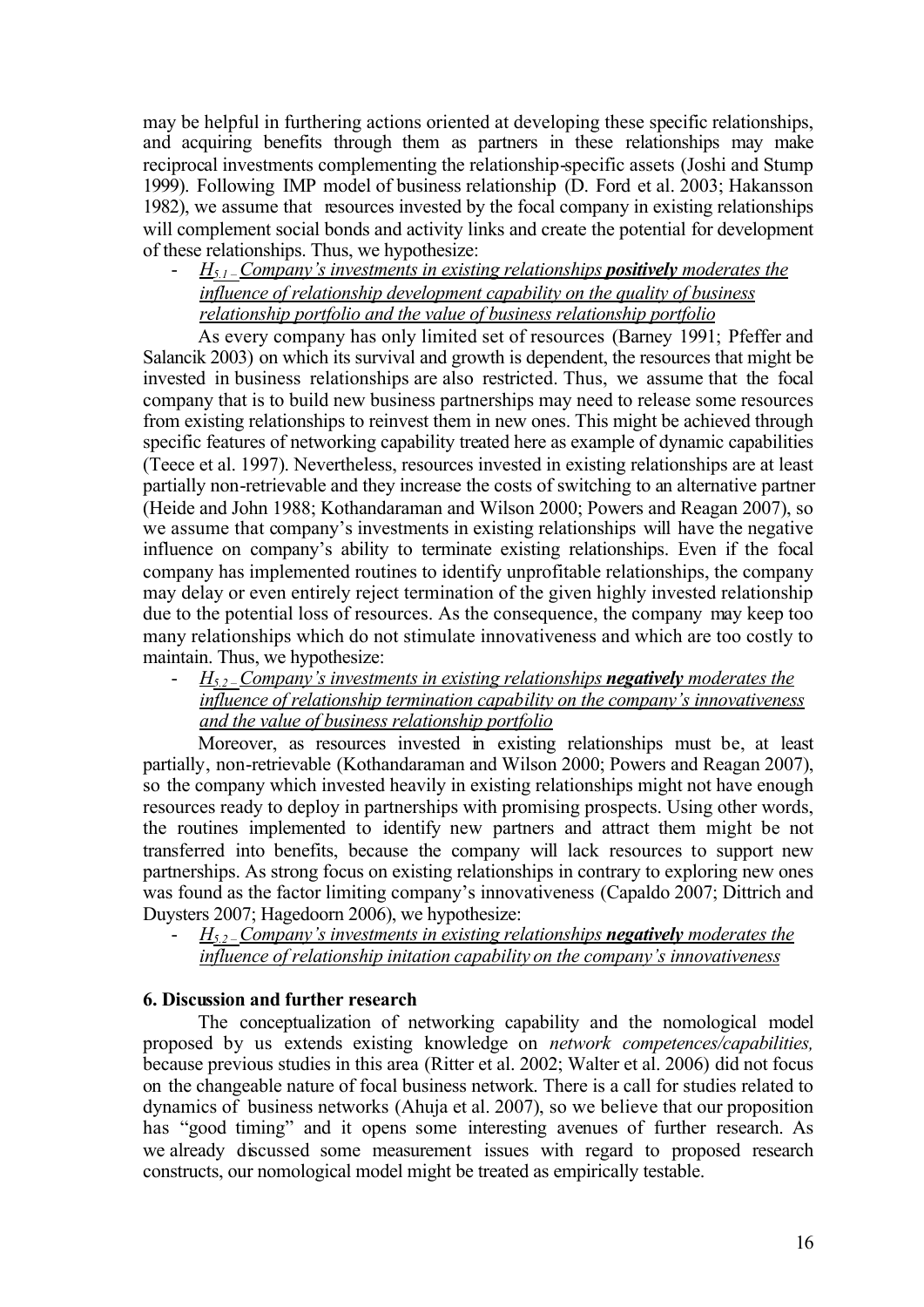We argue that extending our model by suggested moderating effects connected with relationship-specific investments proves that our nomological model comprises all three substances of business relationships as proposed in IMP A-R-A model (D. Ford et al. 2003; Hakansson 1982). The two sub-components of relationship development capability, namely inter-organizational ties and cross-organizational social ties refer to actions implemented at the company level and are oriented at developing activity links and social bonds with business partners. In turn, relationship-specific investments refer to resources that were deployed to the relationship by the focal company, so they refer to resource ties as the third element of A-R-A model.

We are aware that networking capability as conceptualized by us does not refer to the business network itself and, in that terms, such concept may not be used in studying temporal nature of business networks (Halinen and Tornroos 2005). This concept does not comprise the meaning of business network, including all direct and indirect ties as proposed by Ford et al. (2003) in their model of managing in networks and the. The networking capability does not comprise also "business interaction" as the key concept proposed Ford et al. (2008), if one try to understand the full nature of business networks. One may treat these issues as important limitations of our study. However, we argue that the networking capability concept is not contradictory to the existing theory of business networks (D. Ford et al. 2003; D. Ford et al. 2008). The networking capability is rather management-related construct referring to focal company attempts to copy effectively with the business interactions and relationships that surround it, where these later are not controllable by any single business actor. We conceptualize the networking capability as the actions learned and implemented at the corporate level which enrich the IMP model of managing in networks as we discussed above in the paper. Networking capability complements network picture, networking actions and network outcomes as the constructs important for our full understanding of the company's existence within business network.

Such positioning of networking capability in relation to other network-based concepts opens the road for areas of further investigation. For example, it might be tested how network picture influences networking capability in case of given company. As network pictures are to be analyzed taking into consideration various aspects of view of the given company on the network that surrounds it (S. C. Henneberg et al. 2006; Ramos and Ford 2010), one may argue that these aspects influence the set of activities implemented at the firm-level to initiate, develop, maintain and terminate business relationships. For example, it might be hypothesized that using the more dynamic network picture increases the focal company inclination to adjust proactively to dynamic changes which are to take place in its business network and develop these networking capabilities which allow them for redeploying resources from existing relationships in new promising partnerships. Specifying in details and testing this hypothesis will extend the recent work by Corsaro et al. (2010), in which some links between network pictures and networking activities were empirically supported. The studies on links between network picture and networking capability seem to be the most suitable in the entrepreneurial context (eg. company start-ups, incubators), where cognitions of the main person in the organization (entrepreneur) drives entirelt the process of establishing routines in the young organization.

The processes of development of such organizational routines which build up networking capability might be also treated as the interesting avenue for further research. One may expect that development of such routines would demand implementation of networking –related measures into the motivational system (including rewarding system) used for employees in the organization. We agree with Ritter (1999), that successful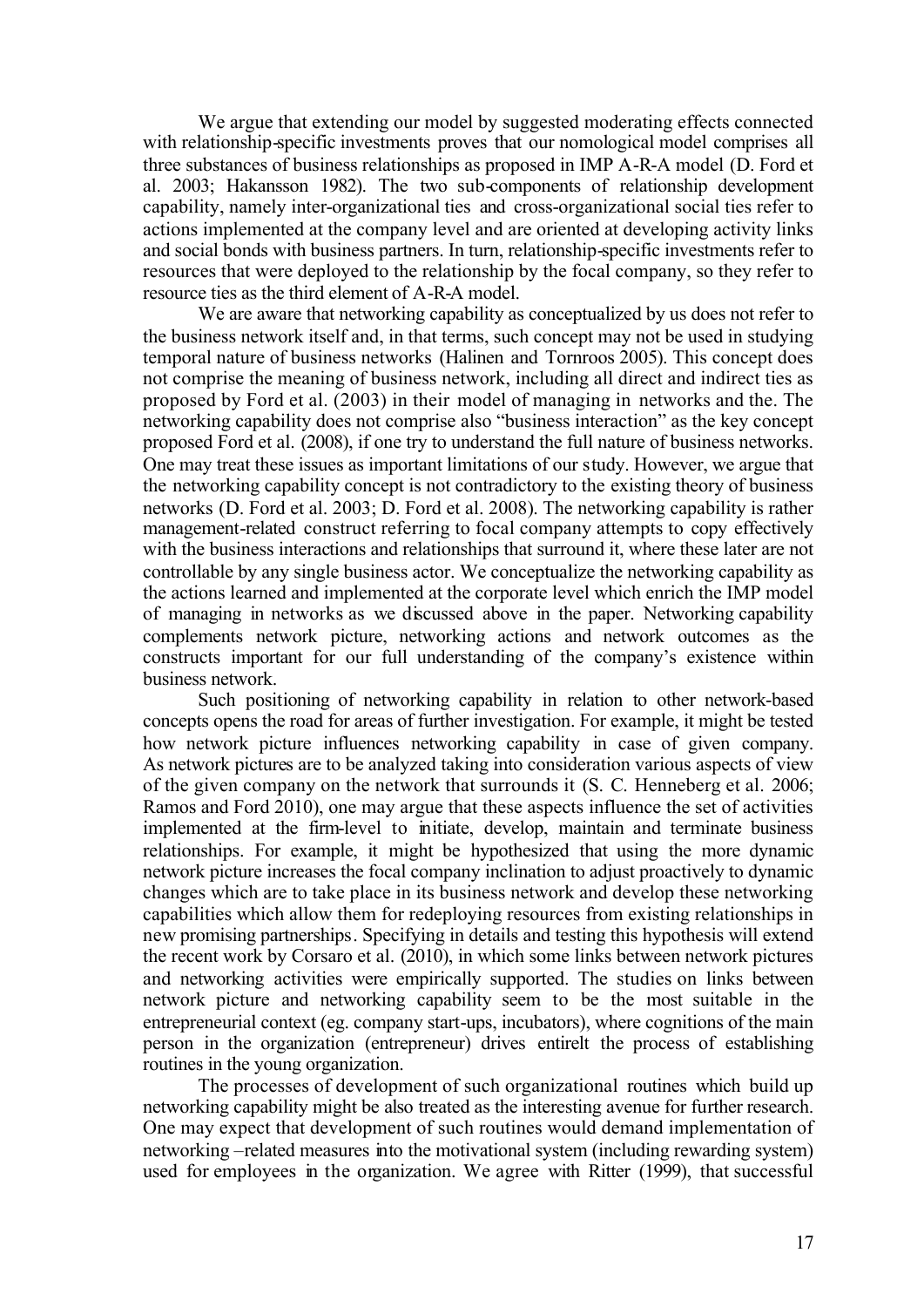implementation of these routines is more probable in case of companies with highly developed and integrated internal communication processes and specific type of organizational culture, where flexibility and openness are emphasized.

There are some further steps needed to legitimize the networking capability as the research construct and additional element of managing in business networks. Following Churchill's (1979) recommendations for scale development, we argue that there is a need to conduct both qualitative study and quantitative test to develop valid and reliable measurement model of networking capability, including its all components. The expert interviews may bring some insights with regard to micro-foundations of NC. In other words, we may acquire some examples of activities that may be learned at the company level to initiate, develop and, especially terminate business relationships. As the foundation for scale development we may also adopt some items from previous studies as discussed in above paragraphs of this paper. Next, measurement model with its structural part should be tested through quantitative study. Eventually, the model should be crossvalidated on the basis of different data set. Following Hagedoorn (2006), we assume that there are various levels of relational embeddedness and they influence the possibility to implement network-based corporate strategies. Thus, the model might be validated with regard to various industries (eg. high-tech firms versus other firms) or with regard to countries with different level of economic development and cultural features.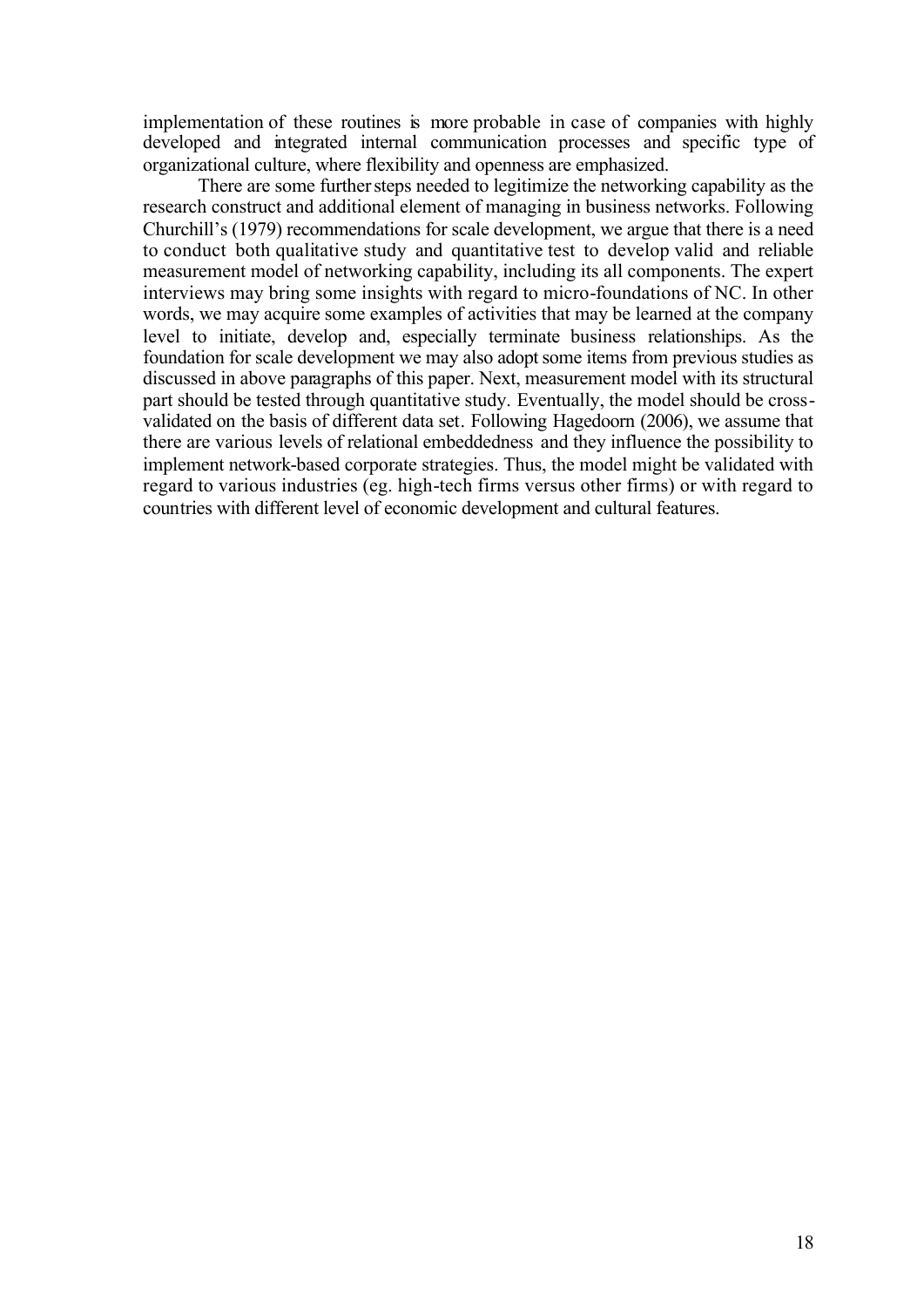#### **Bibliography**

- Ahuja, G. (2000), 'Collaboration networks, structural holes, and innovation: A longitudinal study', *Administrative science quarterly,* 45 (3), 425-55.
- Ahuja, G., Soda, G., and Zaheer, A. (2007), 'Call for Papers The Genesis and Dynamics of Networks', *Organization Science,* 18 (6), 1024.
- Allan, M. I. S. and Rutashobya, L. K. (2006), 'Networking Activities and Performance of Enterprises: Some Empirical Findings from Tanzanian Manufacturing SMEs', *22nd IMP-conference* (Milan, Italy).
- Ambrosini, V. and Bowman, C. (2009), 'What are dynamic capabilities and are they a useful construct in strategic management', *International Journal of Management Reviews,* 11 (1), 29-49.
- Anand, B. N. and Khanna, T. (2000), 'Do firms learn to create value? The case of alliances', *Strategic management journal,* 21 (3), 295-315.
- Anderson, J. C., Hakansson, H., and Johanson, J. (1994), 'Dyadic business relationships within a business network context', *The Journal of Marketing,* 58 (4), 1-15.
- Äyväri, A. and Jyrämä, A. (2007), 'The networking abilities of craft entrepreneurs', *23rd IMP-conference* (Manchester, UK).
- Äyväri, A. and Möller, K. (2008), 'Understanding relational and network capabilities-a critical review', *24th IMP-conference* (Uppsala, www.impgroup.org. ).
- Barney, J. B. (1991), 'Firm Resources and Sustained Competitive Advantage', *Journal of Management,* 17 (1), 99-120.
- Baum, J. A. C., Calabrese, T., and Silverman, B. S. (2000), 'Don't go it alone: Alliance network composition and startups' performance in Canadian biotechnology', *Strategic management journal,* 21 (3), 267-94.
- Baxter, R. (2009), 'Reflective and formative metrics of relationship value: A commentary essay', *Journal of Business Research,* 62 (12), 1370-77.
- Baxter, R. and Matear, S. (2004), 'Measuring intangible value in business-to-business buyer-seller relationships: An intellectual capital perspective', *Industrial Marketing Management,* 33 (6), 491-500.
- Beckman, C. M., Haunschild, P. R., and Phillips, D. J. (2004), 'Friends or strangers? Firm-specific uncertainty, market uncertainty, and network partner selection', *Organization Science*, 259-75.
- Blombäck, A. G. (2006), 'The impact of relationships and networks on industrial buying behavior - a tentative model', *the 22nd IMP-conference* (Milan, Italy, http://www.impgroup.org).
- Blomqvist, K. and Levy, J. (2006), 'Collaboration capability-a focal concept in knowledge creation and collaborative innovation in networks', *International Journal of Management Concepts and Philosophy,* 2 (1), 31-48.
- Brennan, R. and Turnbull, P. W. (2002), 'Sophistry, relevance and technology transfer in management research: an IMP perspective', *Journal of Business Research,* 55 (7), 595-602.
- Calia, R. C., Guerrini, F. M., and Moura, G. L. (2007), 'Innovation networks: from technological development to business model reconfiguration', *Technovation,* 27 (8), 426-32.
- Capaldo, A. (2007), 'Network structure and innovation: the leveraging of a dual network as a distinctive relational capability', *Strategic management journal,* 28 (6), 585- 608.
- Carson, D., Gilmore, A., and Rocks, S. (2004), 'SME marketing networking: a strategic approach', *Strategic Change,* 13 (7), 369-82.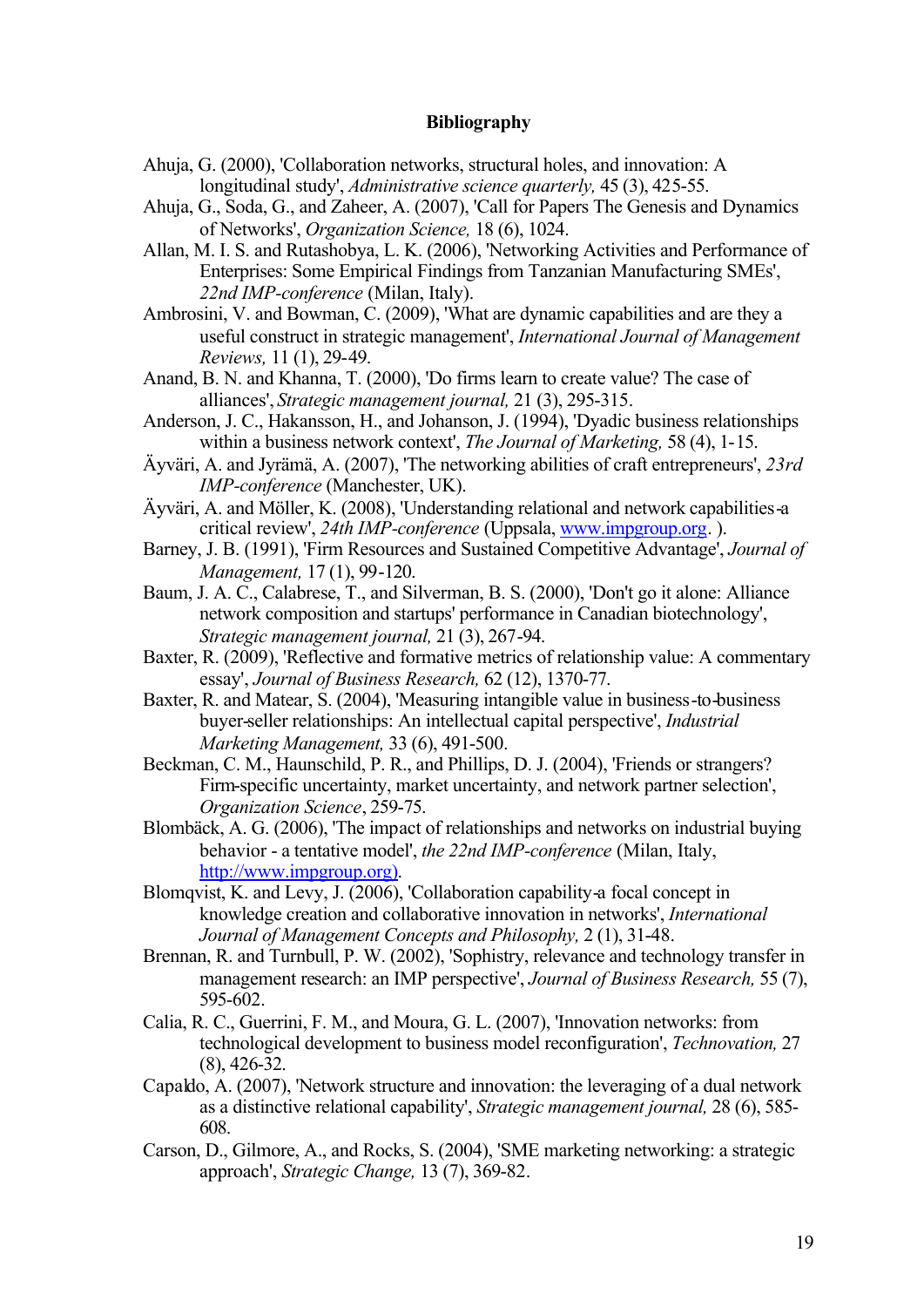- Chetty, S. and Blankenburg Holm, D. (2000), 'Internationalisation of small to mediumsized manufacturing firms: a network approach', *International Business Review,* 9 (1), 77-93.
- Churchill Jr, G. A. (1979), 'A paradigm for developing better measures of marketing constructs', *Journal of Marketing Research,* 16 (1), 64-73.
- Corsaro, D., et al. (2010), 'Actor Network Pictures and Networking Activities in Business Networks: An Exploratory Empirical Study', *26th IMP Conference* (Budapest, Hungary).
- Crosby, L. A., Evans, K. R., and Cowles, D. (1990), 'Relationship quality in services selling: an interpersonal influence perspective', *The Journal of Marketing,* 54 (3), 68-81.
- Czakon, W. (2009), 'Relational Capability of Organizations Theoretical Advances', *Journal of Economics & Management,* 5.
- Dahlin, P. (2007), *Turbulence in Business Networks: A Longitudinal Study of Mergers, Acquisitions and Bankruptcies Involving Swedish IT-companies* (1651-4238 ; 53: Mälardalen University Press Dissertations ).
- Damanpour, F. (1991), 'Organizational innovation: A meta-analysis of effects of determinants and moderators', *The academy of management journal,* 34 (3), 555- 90.
- Damanpour, F. and Evan, W. M. (1984), 'Organizational innovation and performance: the problem of" organizational lag"', *Administrative science quarterly,* 29 (3), 392- 409.
- Das, T. K. and Teng, B. S. (2002), 'The dynamics of alliance conditions in the alliance development process', *Journal of Management Studies,* 39 (5), 725-46.
- Das, T. K. and Rahman, N. (2010), 'Determinants of partner opportunism in strategic alliances: a conceptual framework', *Journal of Business and Psychology,* 25 (1), 55-74.
- De Wulf, K., Odekerken-Schröder, G., and Iacobucci, D. (2001), 'Investments in consumer relationships: a cross-country and cross-industry exploration', *The Journal of Marketing,* 65 (4), 33-50.
- De Wulf, K., Odekerken-Schröder, G., and Van Kenhove, P. (2003), 'Investments in consumer relationships: a critical reassessment and model extension', *The International Review of Retail, Distribution and Consumer Research,* 13 (3), 245- 61.
- Dittrich, K. and Duysters, G. (2007), 'Networking as a means to strategy change: the case of open innovation in mobile telephony', *Journal of Product Innovation Management,* 24 (6), 510-21.
- Dwyer, F. R., Schurr, P. H., and Oh, S. (1987), 'Developing Buyer Seller Relationships', *Journal of Marketing,* 51, 11-27.
- Dyer, J. H. and Singh, H. (1998), 'The Relational View: Cooperative Strategy and Sources of Interorganizational Competitive Advantage ', *The Academy of Management Review,* 23 (4), 660-79.
- Dyer, J. H. and Hatch, N. W. (2006), 'Relation specific capabilities and barriers to knowledge transfers: creating advantage through network relationships', *Strategic management journal,* 27 (8), 701-19.
- Dyer, J. H., Singh, H., and Kale, P. (2008), 'Splitting the pie: rent distribution in alliances and networks', *Managerial and Decision Economics,* 29 (2 3), 137-48.
- Edvardsson, B. and Strandvik, T. (2009), 'Critical times in business relationships', *European Business Review,* 21 (4), 326-43.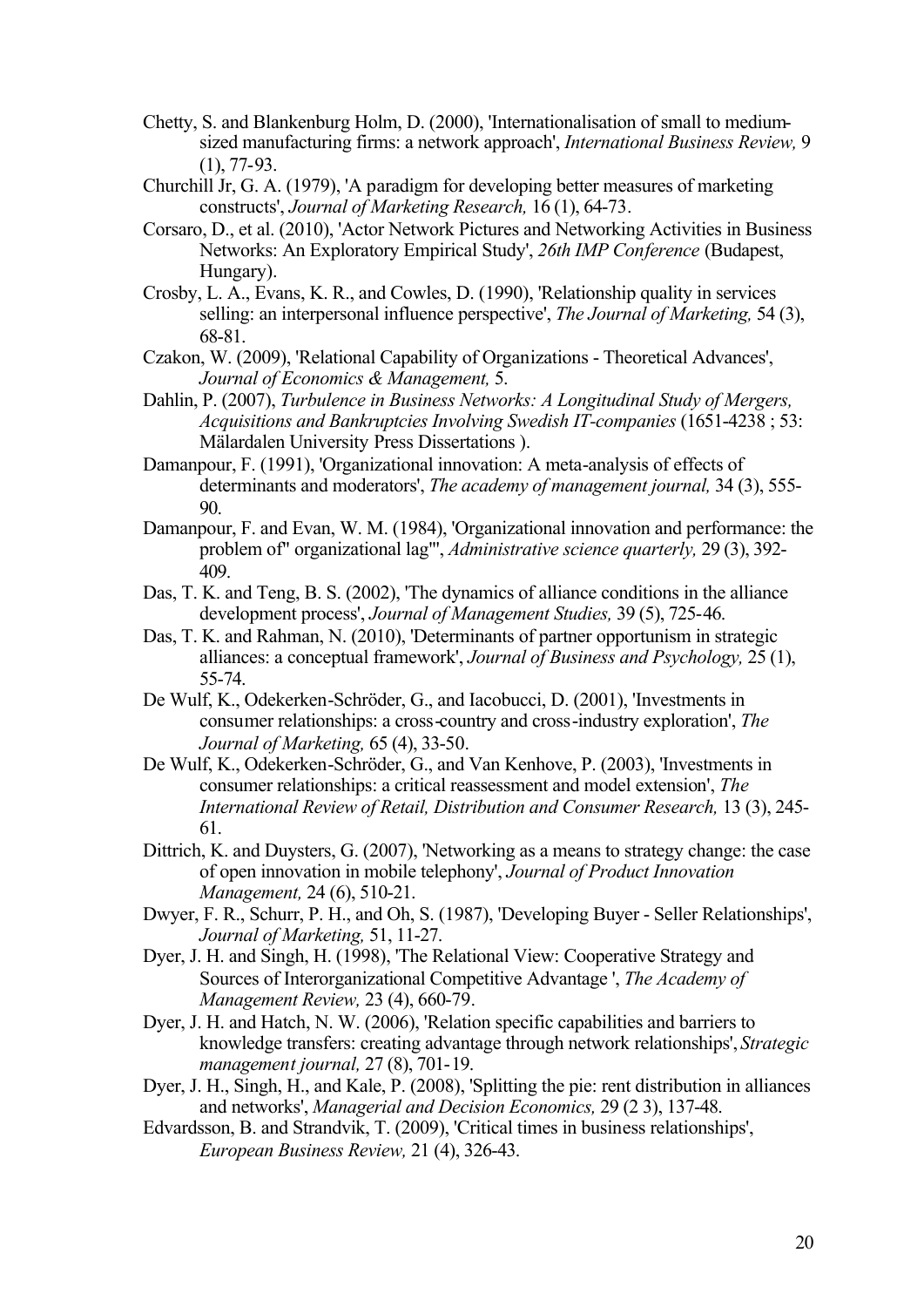- Eilles, A., Bartels, M., and Brunsman, B. (2003), 'Managing the relationship portfolio', *Journal of Business Strategy,* 24 (4), 30-34.
- Ellis, P. D. (2006), 'Factors affecting the termination propensity of inter-firm relationships', *European journal of Marketing,* 40 (11/12), 1169-77.
- Ford, D. and Havila, V. (2003), 'Problems in Relationships: When it all goes Wrong', *19th Annual IMP Conference* (Lugano, Switzerland).
- Ford, D. and Hakansson, H. (2006), 'The idea of business interaction', *the IMP Journal,* 1 (1), 4-27.
- Ford, D., et al. (2003), *Managing Business Relationships* (Wiley & Sons Ltd, Chichester, England).
- --- (2008), 'Analysing business interaction', *24th IMP Conference* (Uppsala).
- Ford, David (1980), 'The Development of Buyer-Seller Relationships in Industrial Markets', *European journal of Marketing,* 14 (5/6), 339.
- Gadde, L. E., Huemer, L., and Hĺkansson, H. (2003), 'Strategizing in industrial networks', *Industrial Marketing Management,* 32 (5), 357-64.
- Ganesan, S. (1994), 'Determinants of Long Term Orientation in Buyer-seller relationships', *Journal of Marketing,* 58, 1-19.
- Gemünden, H. G. and Ritter, T. (1997), 'Managing technological networks: the concept of network competence', *Relationships and networks in international markets*, 294-304.
- Gemünden, H. G., Ritter, T., and Heydebreck, P. (1996), 'Network configuration and innovation success: An empirical analysis in German high-tech industries', *International Journal of Research in Marketing,* 13 (5), 449-62.
- Giller, C. and Matear, S. (2001), 'The termination of inter-firm relationships', *Journal of Business & Industrial Marketing,* 16 (2), 94-112.
- Golfetto, F., et al. (2007), 'Opening the network: Bridging the IMP tradition and other research perspectives', *Industrial Marketing Management,* 36 (7), 844-48.
- Grönroos, C. (1997), 'Value-driven relational marketing: from products to resources and competencies', *Journal of marketing management,* 13 (5), 407-19.
- Gulati, R. (1998), 'Alliances and networks', *Strategic Management Journal,* 19 (4), 293- 317.
- --- (2007), *Managing network resources: Alliances, affiliations and other relational assets* (Oxford University Press, USA).
- Gulati, R. and Higgins, M. C. (2003), 'Which ties matter when? The contingent effects of interorganizational partnerships on IPO success', *Strategic Management Journal,* 24 (2), 127-44.
- Gulati, R., Nohria., N., and Zaheer, A. (2000), 'Strategic networks', *Strategic management journal,* 21 (3), 203-15.
- Hagedoorn, J. (2006), 'Understanding the cross-level embeddedness of interfirm partnership formation', *Academy of Management Review,* 31 (3), 670.
- Hakansson, H. (1982), *International marketing and purchasing of industrial goods: An interaction approach* (Chichester, England).
- Håkansson, H. and Snehota, I. (1998), 'The Burden of Relationships or Who is Next?', *11th. IMP International Conference* (Manchester), 522-36.
- Halinen, A. and Tornroos, J. A. (2005), 'Using case methods in the study of contemporary business networks', *Journal of Business Research,* 58 (9), 1285-97.
- Halinen, A., Salmi, A., and Havila, V. (1999), 'From dyadic change to changing business networks: an analytical framework', *Journal of Management Studies,* 36 (6), 779- 94.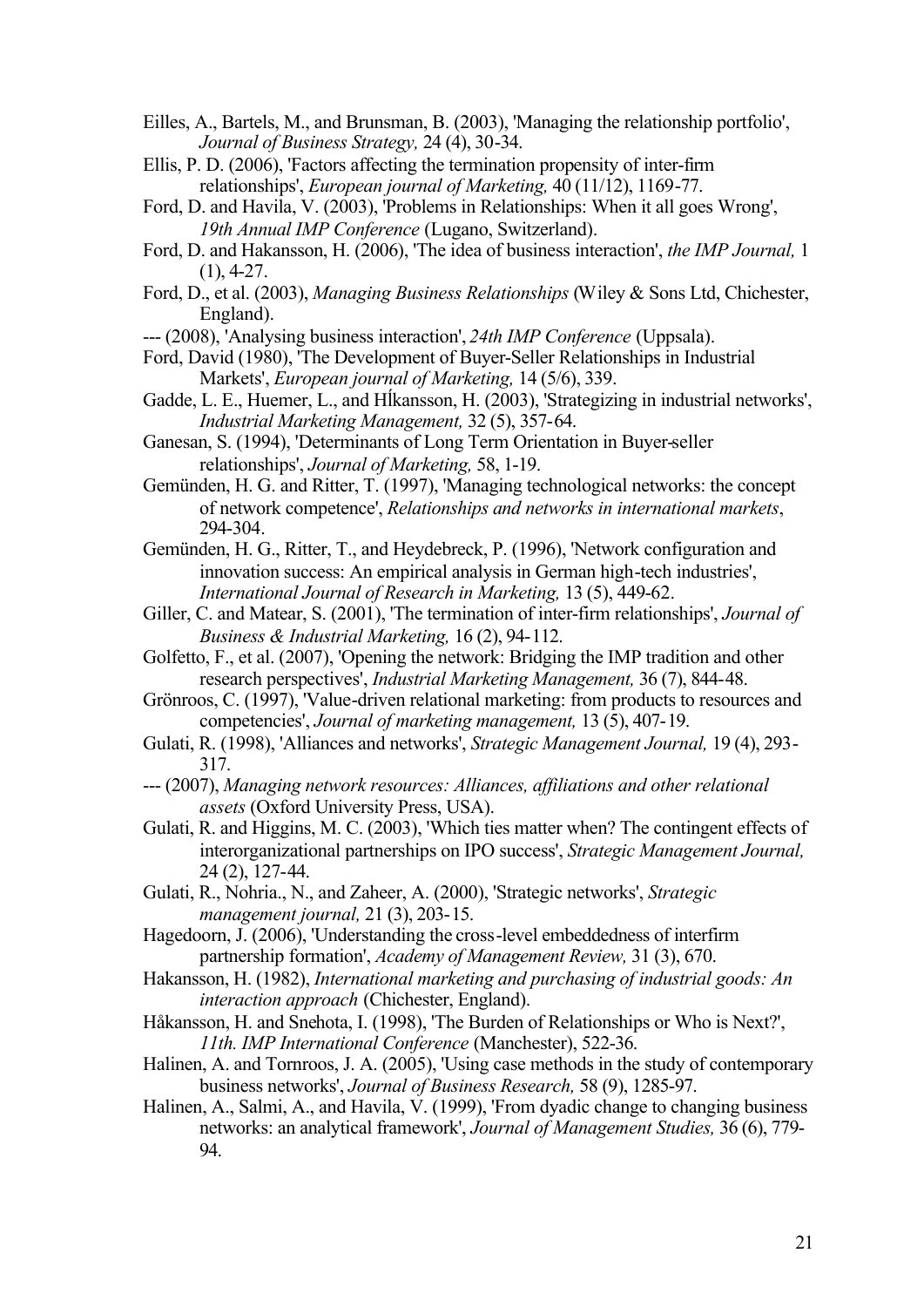- Hallen, L., Johanson, J., and Seyed-Mohamed, N. (1991), 'Interfirm adaptation in business relationships', *The Journal of Marketing,* 55 (2), 29-37.
- Han, J. K., Kim, N., and Srivastava, R. K. (1998), 'Market orientation and organizational performance: is innovation a missing link?', *The Journal of Marketing,* 62 (4), 30- 45.
- Hansen, W. B., et al. (2008), *Network Genie User's Manual* (Tanglewood Research, https://secure.networkgenie.com/).
- Heide, J. B. and John, G. (1988), 'The role of dependence balancing in safeguarding transaction-specific assets in conventional channels', *The Journal of marketing,* 52 (1), 20-35.
- --- (1990), 'Alliances in industrial purchasing: the determinants of joint action in buyersupplier relationships', *Journal of marketing Research,* 27 (1), 24-36.
- Heimeriks, K. and Schreiner, M. (2002), 'Alliance capability, collaboration quality, and alliance performance: an integrated framework', *Eindhoven Centre for Innovation Studies*, 1-43.
- Helfat, C. E. and Peteraf, M. A. (2009), 'Understanding dynamic capabilities: progress along a developmental path', *Strategic organization,* 7 (1), 91-102.
- Hennart, J. F., Roehl, T., and Zietlow, D. S. (1999), ''Trojan horse'or 'Workhorse'? the evolution of US-Japanese joint ventures in the United States', *Strategic Management Journal,* 20 (1), 15-29.
- Henneberg, S. C., Mouzas, S., and Naudé, P. (2006), 'Network pictures: concepts and representations', *European Journal of Marketing,* 40 (3/4), 408-29.
- Henneberg, S.C., Naudé, P., and Mouzas, S. (2010), 'Sense-making and management in business networks--some observations, considerations, and a research agenda', *Industrial Marketing Management,* 39 (3), 355-60.
- Hitt, M. A., et al. (2000), 'Partner selection in emerging and developed market contexts: Resource-based and organizational learning perspectives', *The Academy of Management Journal,* 43 (3), 449-67.
- Holmlund-Rytkönen, M. and Strandvik, T. (2005), 'Stress in business relationships', *Journal of Business & Industrial Marketing,* 20 (1), 12-22.
- Holmlund, M. and Strandvik, T. (2005), 'Exploring and Managing Negative Incidents in Business Relationships', *Journal of Customer Behaviour,* 4 (2), 227-50.
- Hutt, M. D., et al. (2000), 'Case Study Defining the Social Network of a Strategic Alliance', *Sloan Management Review*, Winter, 51-62.
- Ingram, P. and Roberts, P. W. (2000), 'Friendships among competitors in the Sydney hotel industry', *The American Journal of Sociology,* 106 (2), 387-423.
- Johnsen, T., et al. (2000), 'Networking activities in supply networks', *Journal of Strategic Marketing,* 8 (2), 161-82.
- Joshi, A. W. and Stump, R. L. (1999), 'The contingent effect of specific asset investments on joint action in manufacturer-supplier relationships: An empirical test of the moderating role of reciprocal asset investments, uncertainty, and trust', *Journal of the Academy of Marketing Science,* 27 (3), 291.
- Kale, P., Singh, H., and Perlmutter, H. (2000), 'Learning and protection of proprietary assets in strategic alliances: Building relational capital', *Strategic Management Journal,* 21 (3), 217-37.
- Kothandaraman, P. and Wilson, D.T. (2000), 'Implementing relationship strategy', *Industrial Marketing Management,* 29 (4), 339-49.
- Lages, L. F., Silva, G., and Styles, C. (2009), 'Relationship Capabilities, Quality, and Innovation as Determinants of Export Performance', *Journal of International Marketing,* 17 (4), 47-70.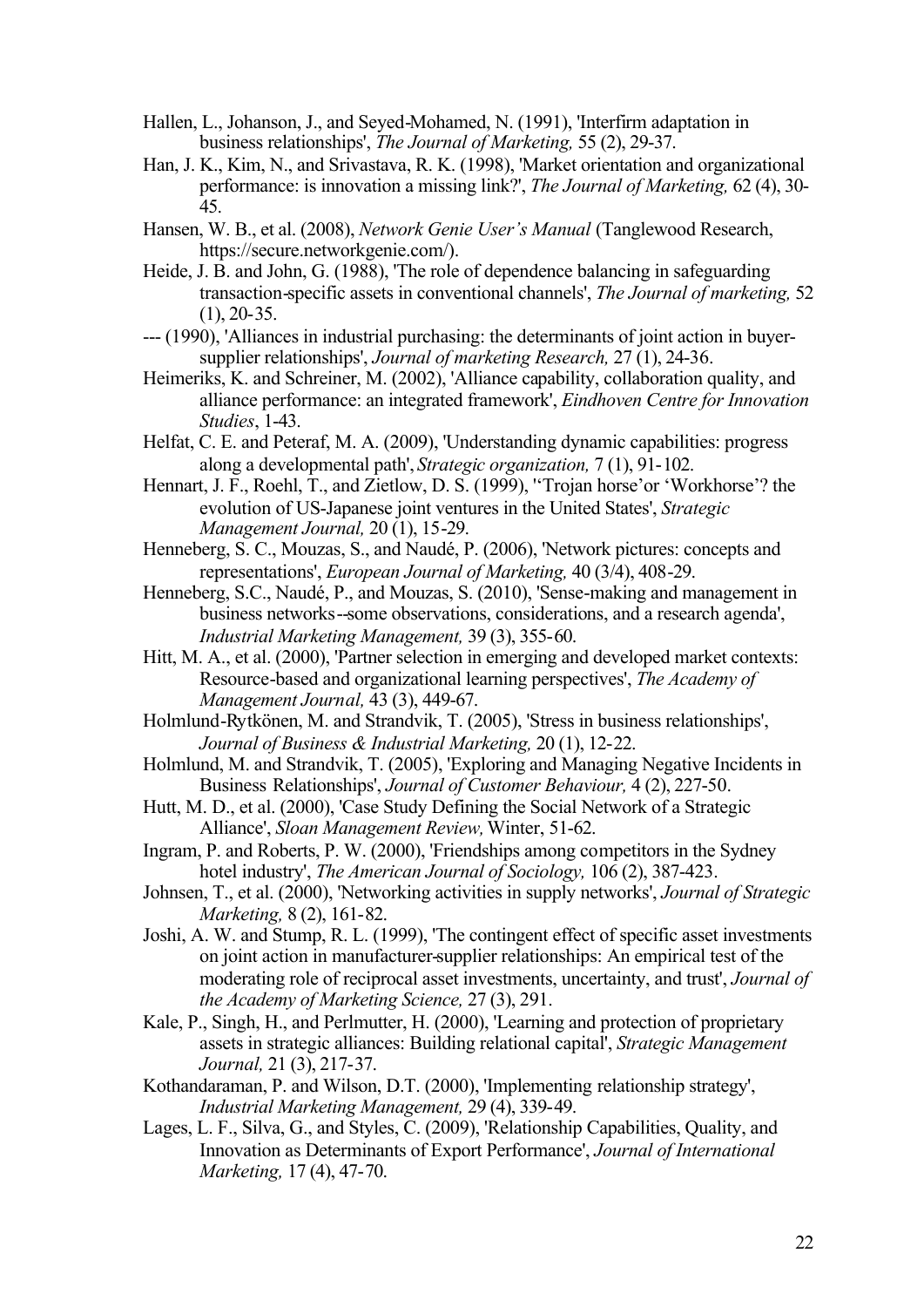- Lane, P. J., Salk, J. E., and Lyles, M. A. (2001), 'Absorptive capacity, learning, and performance in international joint ventures', *Strategic Management Journal,* 22 (12), 1139-61.
- Lavie, D. (2006), 'The competitive advantage of interconnected firms: An extension of the resource-based view', *Academy of management review,* 31 (3), 638.
- --- (2007), 'Alliance portfolios and firm performance: A study of value creation and appropriation in the US software industry', *Strategic Management Journal,* 28 (12), 1187-212.
- Lee, C., Lee, K., and Pennings, J. M. (2001a), 'Internal capabilities, external networks, and performance: a study on technology based ventures', *Strategic Management Journal,* 22 (6 7), 615-40.
- Lee, D. J., Pae, J. H., and Wong, Y. H. (2001b), 'A model of close business relationships in China (guanxi)', *European Journal of Marketing,* 35 (1/2), 51-69.
- Leek, S., Turnbull, P. W., and Naudé, P. (2006), 'Classifying relationships across cultures as successful and problematic: theoretical perspectives and managerial implications', *Industrial Marketing Management,* 35 (7), 892-900.
- Leek, S., et al. (2002), 'Classifying relationships as successful and problematic: theoretical perspectives and managerial implications'.
- Lu, J. W. and Beamish, P. W. (2001), 'The internationalization and performance of SMEs', *Strategic management journal,* 22 (6 7), 565-86.
- Lyles, M. A. and Salk, J. E. (2006), 'Knowledge acquisition from foreign parents in international joint ventures: an empirical examination in the Hungarian context', *Journal of International Business Studies,* 38 (1), 3-18.
- Ma, X., Yao, X., and Xi, Y. (2009), 'How do interorganizational and interpersonal networks affect a firm's strategic adaptive capability in a transition economy?', *Journal of Business Research,* 62 (11), 1087-95.
- Mesquita, L. F., Anand, J., and Brush, T.H. (2008), 'Comparing the resource-based and Relational views: knowledge transfer and spillover in vertical alliances', *Strategic Management Journal,* 29.
- Mitrega, M. and Katrichis, J. M. (2010), 'Benefiting from dedication and constraint in buyer-seller relationships', *Industrial Marketing Management,* 39, 616-24.
- Mittal, V., Sarkees, M., and Murshed, F. (2008), 'The right way to manage unprofitable customers', *Harvard business review,* 86 (4).
- Morgan, R. M. and Hunt, S. D. (1994), 'The commitment-trust theory of relationship marketing', *The Journal of Marketing*, 20-38.
- Ojala, A. (2009), 'Internationalization of knowledge-intensive SMEs: The role of network relationships in the entry to a psychically distant market', *International Business Review,* 18 (1), 50-59.
- Olsen, R. F. and Ellram, L. M. (1997), 'A portfolio approach to supplier relationships', *Industrial Marketing Management,* 26 (2), 101-13.
- Ozcan, P. and Eisenhardt, K. M. (2009), 'Origin of alliance portfolios: entrepreneurs, network strategies, and firm performance', *The Academy of Management Journal (AMJ),* 52 (2), 246-79.
- Palmatier, R. W. (2008), 'Interfirm relational drivers of customer value', *Journal of Marketing,* 72 (4), 76-89.
- Palmatier, R. W., Dant, R. P., and Grewal, D. (2007), 'A Comparative Longitudinal Analysis of Theoretical Perspectives of Interorganizational Relationship Performance Vol. 71, 2007', *Journal of Marketing,* 71 (172-194), 136-53.
- Palmatier, R. W., et al. (2006), 'Factors influencing the effectiveness of relationship marketing: a meta-analysis', *Journal of Marketing,* 70 (4), 136-53.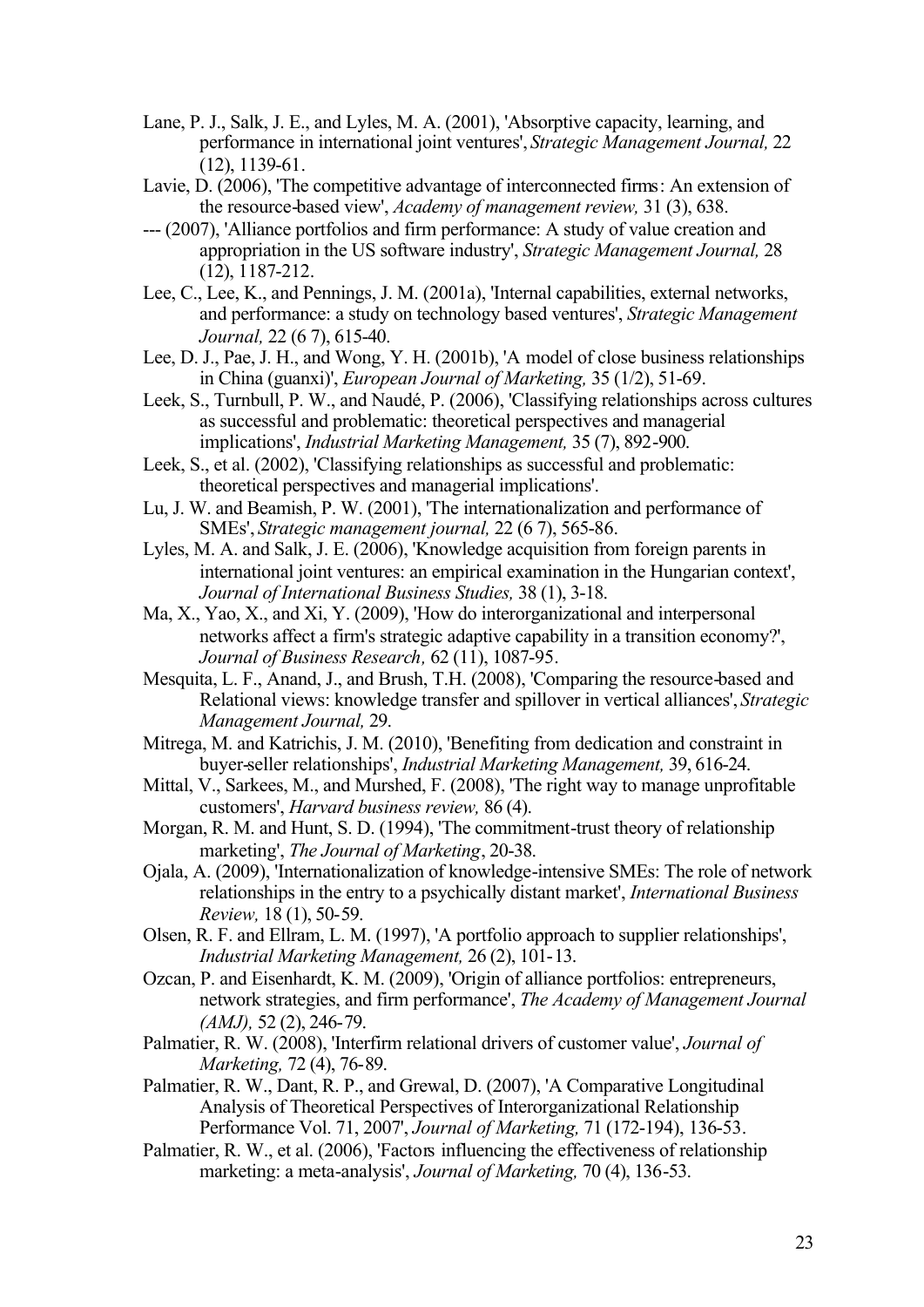- Parise, S. and Casher, A. (2003), 'Alliance portfolios: Designing and managing your network of business-partner relationships', *The Academy of Management Executive (1993-2005),* 17 (4), 25-39.
- Pérez, M. P. and Sánchez, A. M. (2002), 'Lean production and technology networks in the Spanish automotive supplier industry', *MIR: Management International Review,* 42 (3), 261-77.
- Pfeffer, J. and Salancik, G.R. (2003), *The external control of organizations: A resource dependence perspective* (Stanford University Press).
- Pittaway, L., et al. (2004), 'Networking and innovation: a systematic review of the evidence', *International Journal of Management Reviews,* 5 (3 4), 137-68.
- Powers, T.L. and Reagan, W.R. (2007), 'Factors influencing successful buyer-seller relationships', *Journal of Business Research,* 60 (12), 1234-42.
- Ramos, C. and Ford, I. D. (2010), 'Network pictures as a research device: Developing a tool to capture actors' perceptions in organizational networks', *Industrial Marketing Management (article in press)*.
- Ravald, A. and Grönroos, C. (1996), 'The value concept and relationship marketing', *European Journal of Marketing,* 30 (2), 19-30.
- Reinartz, W., Krafft, M., and Hoyer, W. D. (2004), 'The customer relationship management process: Its measurement and impact on performance', *Journal of Marketing Research,* 41 (3), 293-305.
- Ring, P. S. and Van de Ven, A. H. (1994), 'Developmental processes of cooperative interorganizational relationships', *The academy of management review,* 19 (1), 90- 118.
- Ritter, T. (1999), 'The Networking Company: Antecedents for Coping with Relationships and Networks Effectively', *Industrial Marketing Management,* 28 (5), 467-79.
- Ritter, T. and Gemünden, H. G. (2003), 'Network competence: Its impact on innovation success and its antecedents', *Journal of Business Research,* 56 (9), 745-55.
- Ritter, T. and Geersbro, J. (2010), 'Antecedents of Customer Relationship Termination', *26th IMP-conference* (Budapest, Hungary.).
- Ritter, T., Wilkinson, I. F., and Johnston, W. J. (2002), 'Measuring network competence: some international evidence', *Journal of Business & Industrial Marketing,* 17 (2/3), 119-38.
- Robertson, T. S. (1967), 'The process of innovation and the diffusion of innovation', *The Journal of marketing,* 31 (1), 14-19.
- Ryssel, R., Ritter, T., and Gemünden, H. G. (2004), 'The impact of information technology deployment on trust, commitment and value creation in business relationships', *Journal of Business & Industrial Marketing,* 19 (3), 197-207.
- Schurr, P. H., Hedaa, L., and Geersbro, J. (2008), 'Interaction episodes as engines of relationship change', *Journal of Business Research,* 61 (8), 877-84.
- Shan, W., Walker, G., and Kogut, B. (1994), 'Interfirm cooperation and startup innovation in the biotechnology industry', *Strategic management journal,* 15 (5), 387-94.
- Storbacka, K. and Nenonen, S. (2009), 'Customer relationships and the heterogeneity of firm performance', *Journal of Business & Industrial Marketing,* 24 (5/6), 360-72.
- Storbacka, K., Strandvik, T., and Grönroos, C. (1994), 'Managing customer relationships for profit: the dynamics of relationship quality', *International Journal of Service Industry Management,* 5 (5), 21-38.
- Stuart, T. E. (2000), 'Interorganizational alliances and the performance of firms: A study of growth and innovation rates in a high-technology industry', *Strategic Management Journal,* 21 (8), 791-811.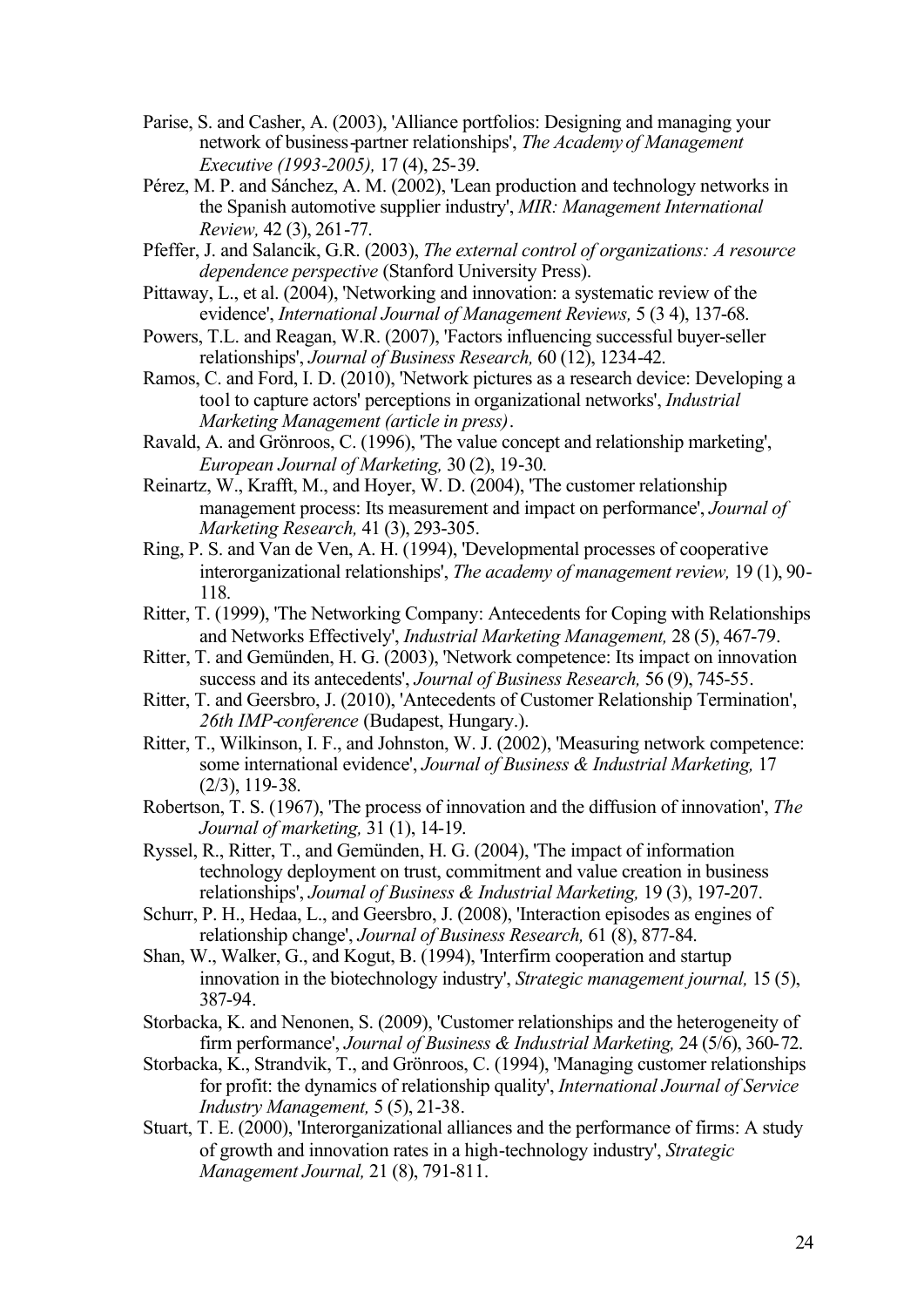- Stuart, T. E., Hoang, H., and Hybels, R. C. (1999), 'Interorganizational endorsements and the performance of entrepreneurial ventures', *Administrative Science Quarterly*, 315-49.
- Tahtinen, J. and Halinen, A. (2002), 'Research on ending exchange relationships: a categorization, assessment and outlook', *Marketing Theory,* 2 (2), 165.
- Tähtinen, J. and Halinen-Kaila, A. (2000), 'Ending exchange relationships: what do we know about them?', *16th Annual IMP Conference* (Bath, UK).
- Teece, D. and Pisano, G. (1994), 'The dynamic capabilities of firms: an introduction', *Industrial and corporate change,* 3 (3), 537.
- Teece, D. J. (2007), 'Explicating Dynamic Capabilities: The Nature and Microfoundations of (Sustainable) Enterprise Performance', *Strategic management journal,* 28, 1319-50.
- Teece, D. J., Pisano, G., and Shuen, A. (1997), 'Dynamic capabilities and strategic management', *Strategic management journal,* 18 (7), 509-33.
- Tidström, A. and Åhman, S. (2006), 'The process of ending inter-organizational cooperation', *Journal of Business & Industrial Marketing,* 21 (5), 281-90.
- Tikkanen, H. (1998), 'The network approach in analyzing international marketing and purchasing operations: a case study of a European SME's focal net 1992-95', *Journal of Business & Industrial Marketing,* 13 (2), 109-31.
- Tonge, J. (2004), 'Networking processes and perceptions in public relations consultancies', *20th IMP-conference* (Copenhagen, Denmark ).
- Tsai, W. (2001), 'Knowledge transfer in intraorganizational networks: Effects of network position and absorptive capacity on business unit innovation and performance', *Academy of management journal,* 44 (5), 996-1004.
- Tushman, M. L. and Anderson, P. (1986), 'Technological discontinuities and organizational environments', *Administrative science quarterly,* 31 (3), 439-65.
- Ulaga, W. and Eggert, A. (2006), 'Value-based differentiation in business relationships: Gaining and sustaining key supplier status', *Journal of Marketing,* 70 (1), 119-36.
- Uzzi, B. (1996), 'The sources and consequences of embeddedness for the economic performance of organizations: The network effect', *American sociological review,* 61 (4), 674-98.
- Vilgon, M. and Hertz, S. (2003), 'The Burden of Key Customer Relationships', *Journal of Customer Behaviour,* 2 (2), 269-87.
- Volery, T. and Mansik, S. (1998), 'The role of trust in creating effective alliances: A managerial perspective', *Journal of Business Ethics,* 17 (9), 987-94.
- Walter, A., Ritter, T., and Gemunden, H. G. (2001), 'Value Creation in Buyer-Seller Relationships: Theoretical Considerations and Empirical Results from a Supplier's Perspective', *Industrial Marketing Management,* 30 (4), 365-77.
- Walter, A., Auer, M., and Ritter, T. (2006), 'The impact of network capabilities and entrepreneurial orientation on university spin-off performance', *Journal of Business Venturing,* 21 (4), 541-67.
- Wathne, K. H. and Heide, J. B. (2000), 'Opportunism in interfirm relationships: forms, outcomes, and solutions', *The Journal of Marketing,* 64 (4), 36-51.
- Woo, K. and Ennew, C. T. (2004), 'Business-to-business relationship quality: an IMP interaction-based conceptualization and measurement', *European Journal of Marketing,* 38 (9/10), 1252-71.
- Zahra, S. A., De Belardino, S., and Boxx, W. R. (1988), 'Organizational innovation: Its correlates and its implications for financial performance', *International Journal of Management,* 5 (2), 133-42.